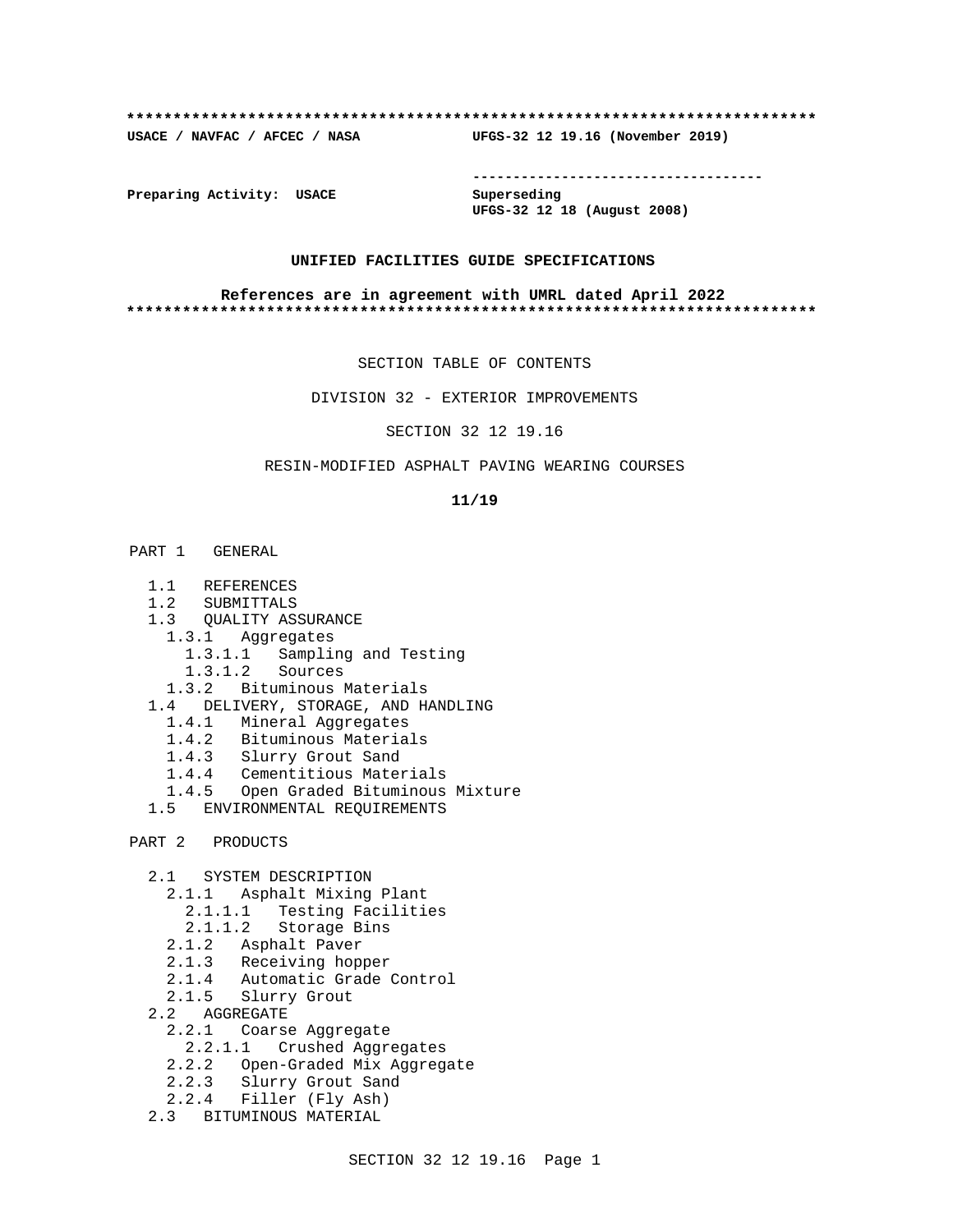- 2.4 CEMENT
- 2.5 CROSS POLYMER RESIN
- 2.6 CURING COMPOUND
- 2.7 JMF FOR OPEN-GRADED ASPHALT AND SLURRY GROUT
	- 2.7.1 Open Graded Bituminous Job Mix Formula
		- 2.7.1.1 Initial Laboratory Procedure
		- 2.7.1.2 Specimen Production
		- 2.7.1.3 Measuring voids total mix (VTM)
		- 2.7.1.4 Job-Mix Formula Submittal
	- 2.7.2 Job Mix Formula for Slurry Grout
	- 2.7.2.1 Initial Laboratory Procedure
	- 2.7.2.2 Mixing
	- 2.7.2.3 Viscosity Testing
	- 2.7.2.4 Job-Mix Formula Submittal
- PART 3 EXECUTION
	- 3.1 PREPARATION OF OPEN GRADED MIXTURES
	- 3.2 WATER CONTENT OF AGGREGATES
	- 3.3 TRANSPORTATION OF MIXTURE
	- 3.4 TEST SECTION
	- 3.5 SURFACE PREPARATION OF UNDERLYING COURSE
	- 3.6 TACK COATING
	- 3.7 PLACING OPEN GRADED BITUMINOUS MIXTURE
		- 3.7.1 Rollers
		- 3.7.2 Smoothing of Open Graded Bituminous Mixture
	- Protection of Ungrouted Pavement
	- 3.8 PREPARATION OF SLURRY GROUT
	- 3.9 PLACING SLURRY GROUT
	- 3.10 JOINTS
		- 3.10.1 Joints Between Successive Lanes of RMP
		- 3.10.2 Joints Between RMP and Adjacent Pavements
	- 3.11 CURING
	- 3.12 PROTECTION OF GROUTED PAVEMENT
	- 3.13 CONTRACTOR QUALITY CONTROL
		- 3.13.1 General Quality Control Requirements
		- 3.13.2 Quality Control Testing
		- 3.13.3 Asphalt Content
		- 3.13.4 Gradation
		- 3.13.5 Temperatures
		- 3.13.6 Aggregate Moisture
		- 3.13.7 Moisture Content of Mixture
		- 3.13.8 Air Voids
		- 3.13.9 Grade and Smoothness
			- 3.13.9.1 Grade
			- 3.13.9.2 Smoothness
		- 3.13.10 Job-Mix-Formula
	- 3.14 ACCEPTABILITY OF WORK
	- 3.14.1 General
		- 3.14.2 Field Sampling of RMP Materials
			- 3.14.2.1 Open Graded Bituminous Mixture
			- Slurry Grout
			- 3.14.2.3 Core Samples
		- 3.14.3 Thickness, Grade and Surface-Smoothness Requirements
		- 3.14.3.1 Thickness
			- 3.14.3.2 Surface Smoothness
			- 3.14.3.3 Surface Texture
			- 3.14.3.4 Grade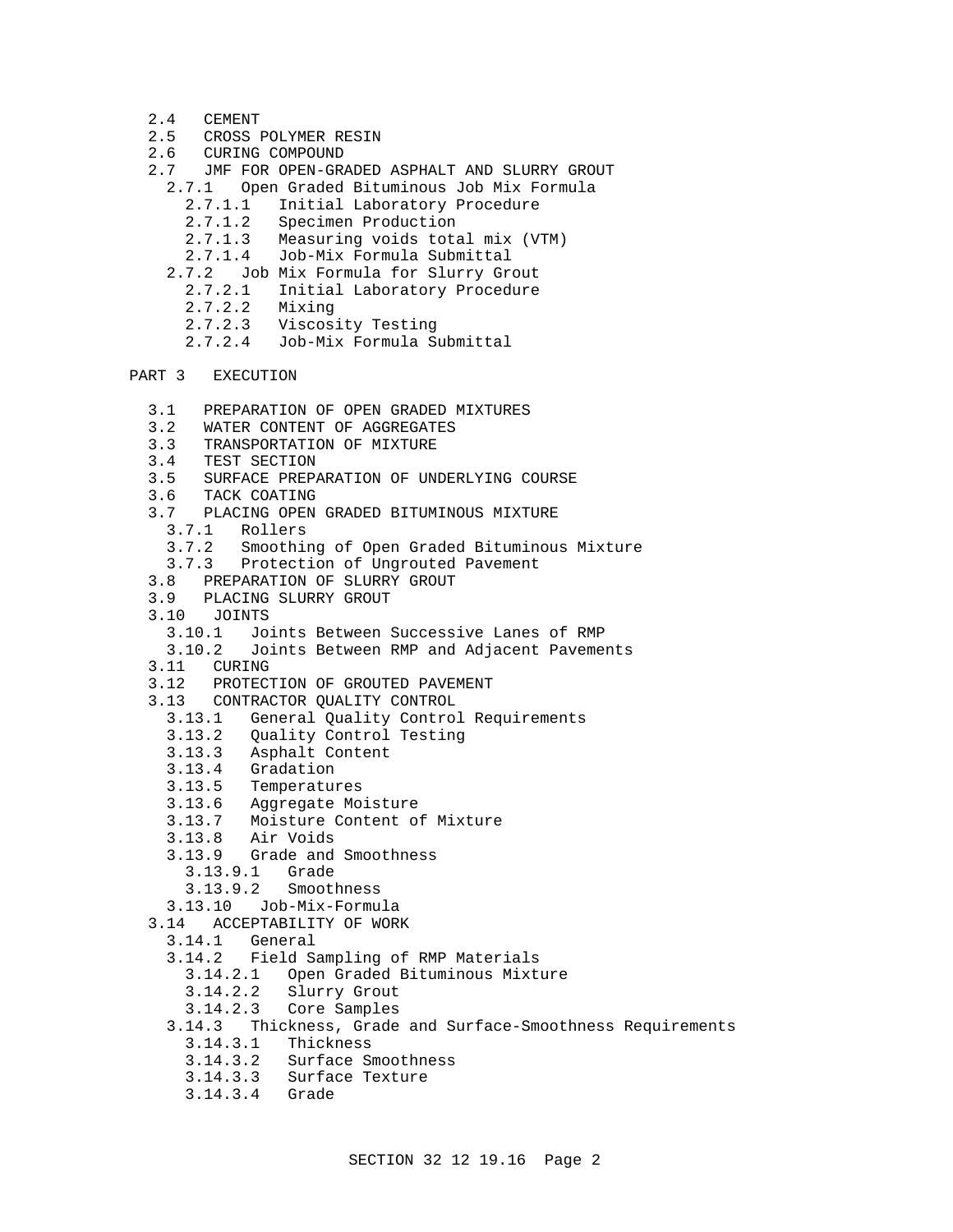-- End of Section Table of Contents --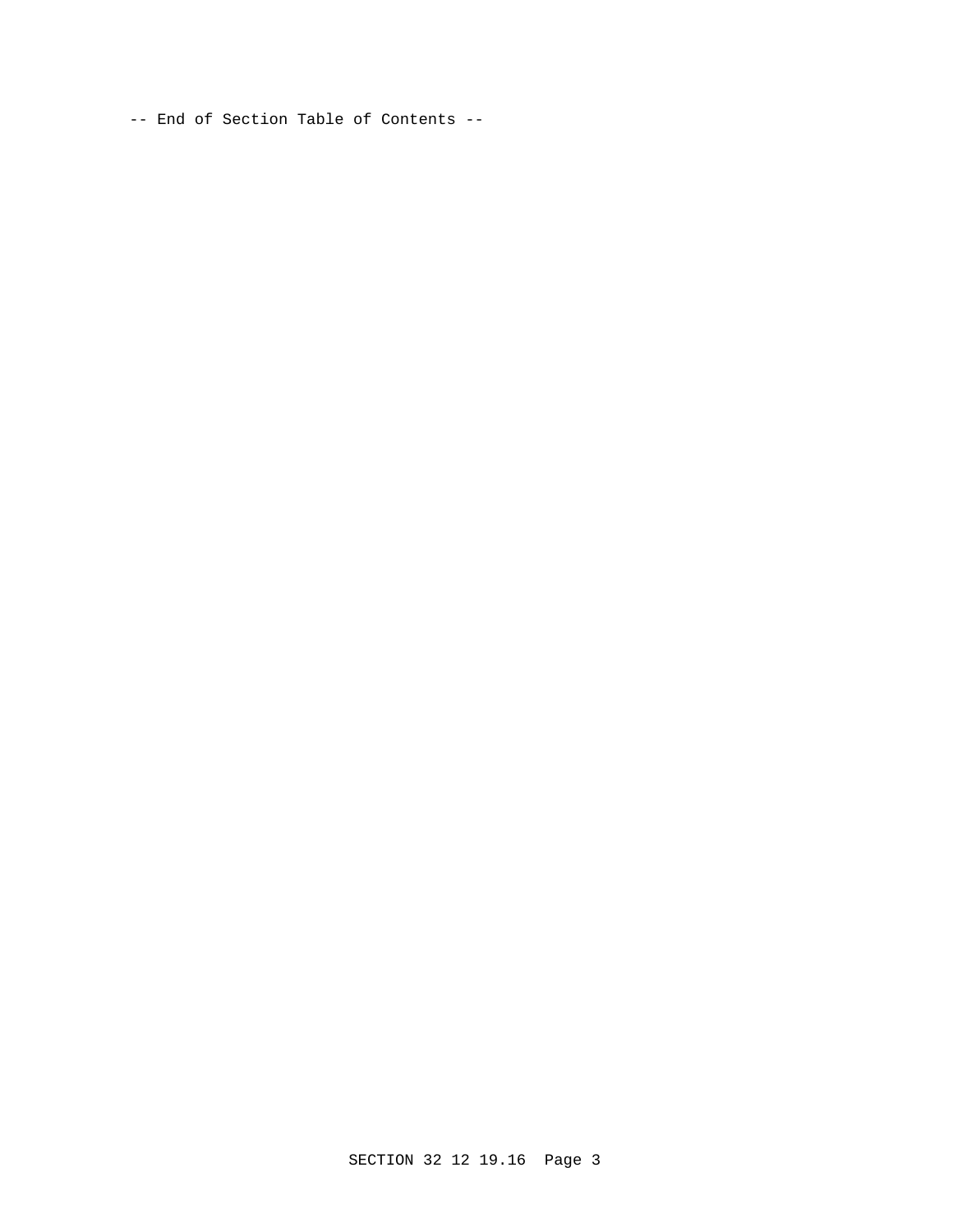USACE / NAVFAC / AFCEC / NASA

--------------------------------------

Preparing Activity: USACE

Superseding UFGS-32 12 18 (August 2008)

UFGS-32 12 19.16 (November 2019)

#### UNIFIED FACILITIES GUIDE SPECIFICATIONS

References are in agreement with UMRL dated April 2022 

SECTION 32 12 19.16

RESIN-MODIFIED ASPHALT PAVING WEARING COURSES  $11/19$ 

NOTE: This guide specification covers the requirements for resin-modified asphalt paving wearing courses.

Adhere to UFC 1-300-02 Unified Facilities Guide Specifications (UFGS) Format Standard when editing this quide specification or preparing new project specification sections. Edit this guide specification for project specific requirements by adding, deleting, or revising text. For bracketed items, choose applicable item(s) or insert appropriate information.

Remove information and requirements not required in respective project, whether or not brackets are present.

Comments, suggestions and recommended changes for this guide specification are welcome and should be submitted as a Criteria Change Request (CCR). 

PART 1 GENERAL

NOTE: Consult a representative of the Airfield and Pavements Branch, Geotechnical and Structures Laboratory, U.S. Army Engineer Research and Development Center (CERDC) in the planning and designing of a Resin Modified Pavement (RMP). 

1.1 REFERENCES

NOTE: This paragraph is used to list the publications cited in the text of the quide specification. The publications are referred to in the text by basic designation only and listed in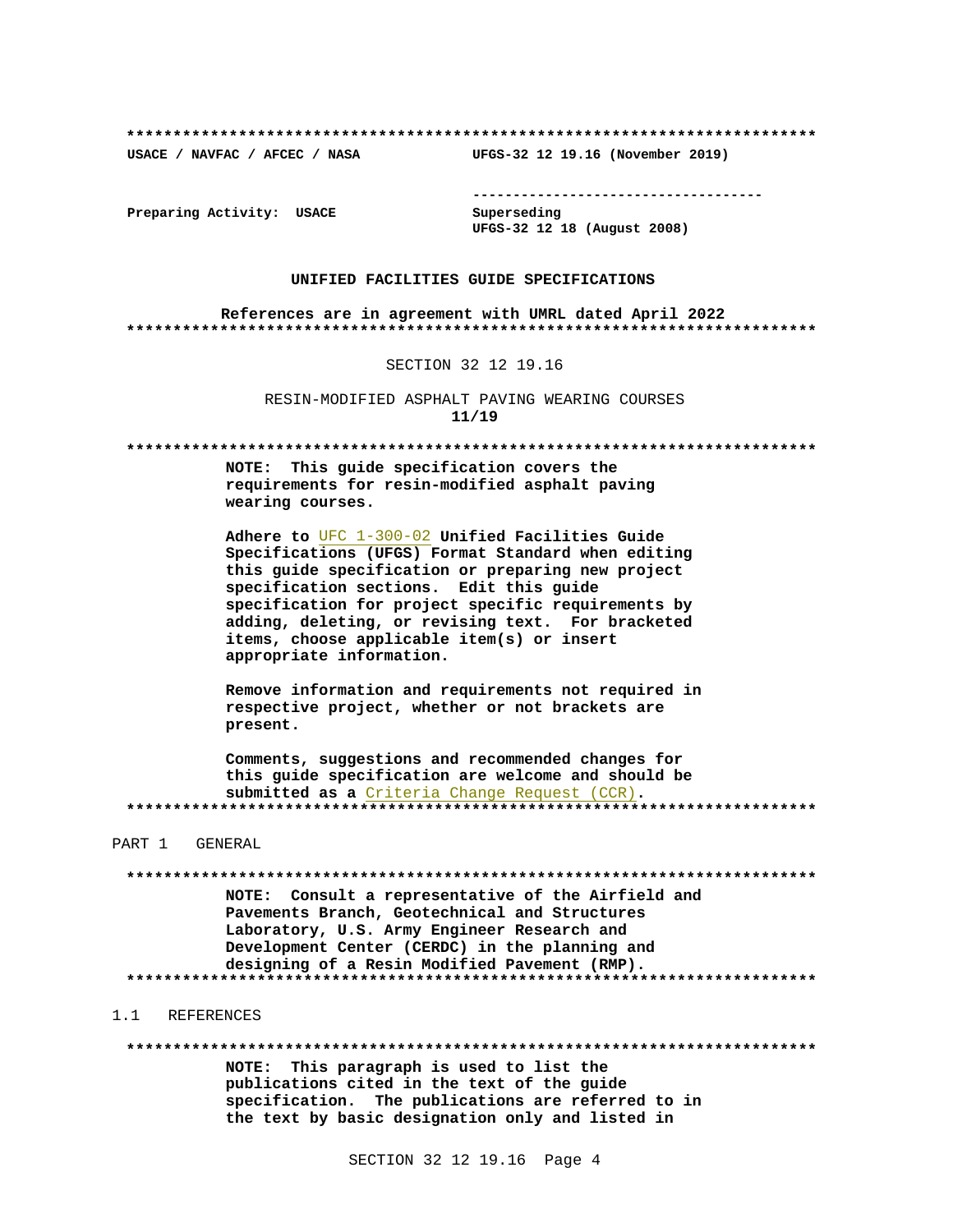**this paragraph by organization, designation, date, and title.**

**Use the Reference Wizard's Check Reference feature when user adds a Reference Identifier (RID) outside of the Section's Reference Article to automatically place the reference in the Reference Article. Also, use the Reference Wizard's Check Reference feature to update the issue dates.**

**References not used in the text will automatically be deleted from this section of the project specification when user chooses to reconcile references in the publish print process. \*\*\*\*\*\*\*\*\*\*\*\*\*\*\*\*\*\*\*\*\*\*\*\*\*\*\*\*\*\*\*\*\*\*\*\*\*\*\*\*\*\*\*\*\*\*\*\*\*\*\*\*\*\*\*\*\*\*\*\*\*\*\*\*\*\*\*\*\*\*\*\*\*\***

The publications listed below form a part of this specification to the extent referenced. The publications are referred to within the text by the basic designation only.

> AMERICAN ASSOCIATION OF STATE HIGHWAY AND TRANSPORTATION OFFICIALS (AASHTO)

| AASHTO M 156 | (2013; R 2017) Standard Specification for<br>Requirements for Mixing Plants for<br>Hot-Mixed, Hot-Laid Bituminous Paving<br>Mixtures |
|--------------|--------------------------------------------------------------------------------------------------------------------------------------|
| AASHTO M 320 | (2017) Standard Specification for<br>Performance-Graded Asphalt Binder                                                               |

ASTM INTERNATIONAL (ASTM)

| ASTM C88  | (2018) Standard Test Method for Soundness<br>of Aggregates by Use of Sodium Sulfate or<br>Magnesium Sulfate            |
|-----------|------------------------------------------------------------------------------------------------------------------------|
| ASTM C127 | (2015) Standard Test Method for Density,<br>Relative Density (Specific Gravity), and<br>Absorption of Coarse Aggregate |

ASTM C128 (2015) Standard Test Method for Density, Relative Density (Specific Gravity), and Absorption of Fine Aggregate

ASTM C131/C131M (2020) Standard Test Method for Resistance to Degradation of Small-Size Coarse Aggregate by Abrasion and Impact in the Los Angeles Machine

ASTM C136/C136M (2019) Standard Test Method for Sieve Analysis of Fine and Coarse Aggregates

ASTM C150/C150M (2021) Standard Specification for Portland Cement

ASTM C309 (2019) Standard Specification for Liquid Membrane-Forming Compounds for Curing Concrete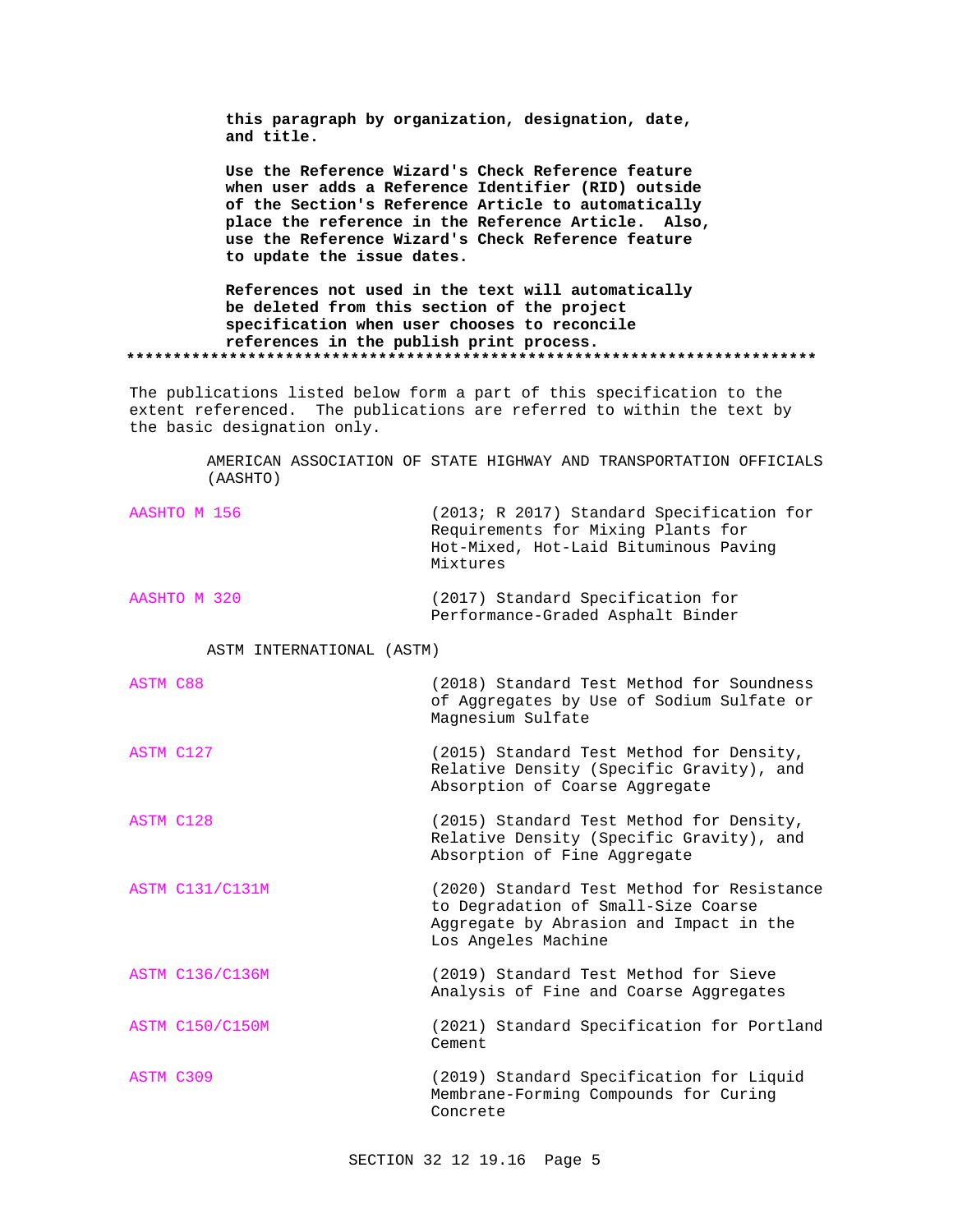| ASTM C566         | (2013) Standard Test Method for Total<br>Evaporable Moisture Content of Aggregate<br>by Drying                       |
|-------------------|----------------------------------------------------------------------------------------------------------------------|
| <b>ASTM C618</b>  | (2019) Standard Specification for Coal Fly<br>Ash and Raw or Calcined Natural Pozzolan<br>for Use in Concrete        |
| ASTM D70          | (2018a) Standard Test Method for Density<br>of Semi-Solid Bituminous Materials<br>(Pycnometer Method)                |
| ASTM D75/D75M     | (2019) Standard Practice for Sampling<br>Aggregates                                                                  |
| ASTM D140/D140M   | (2016) Standard Practice for Sampling<br>Asphalt Materials                                                           |
| ASTM D1461        | (2017) Standard Test Method for Moisture<br>or Volatile Distillates in Asphalt Mixtures                              |
| ASTM D2041/D2041M | (2011) Theoretical Maximum Specific<br>Gravity and Density of Bituminous Paving<br>Mixtures                          |
| ASTM D2172/D2172M | (2017; E 2018) Standard Test Methods for<br>Quantitative Extraction of Asphalt Binder<br>from Asphalt Mixtures       |
| ASTM D2216        | (2019) Standard Test Methods for<br>Laboratory Determination of Water<br>(Moisture) Content of Soil and Rock by Mass |
| ASTM D3381/D3381M | (2018) Standard Specification for<br>Viscosity-Graded Asphalt Binder for Use in<br>Pavement Construction             |
| ASTM D4125/D4125M | (2010) Asphalt Content of Bituminous<br>Mixtures by the Nuclear Method                                               |
| ASTM D4791        | (2019) Flat Particles, Elongated<br>Particles, or Flat and Elongated Particles<br>in Coarse Aggregate                |
| ASTM D5444        | (2015) Mechanical Size Analysis of<br>Extracted Aggregate                                                            |
| ASTM D6307        | (2019) Standard Test Method for Asphalt<br>Content of Asphalt Mixture by Ignition<br>Method                          |

# 1.2 SUBMITTALS

**\*\*\*\*\*\*\*\*\*\*\*\*\*\*\*\*\*\*\*\*\*\*\*\*\*\*\*\*\*\*\*\*\*\*\*\*\*\*\*\*\*\*\*\*\*\*\*\*\*\*\*\*\*\*\*\*\*\*\*\*\*\*\*\*\*\*\*\*\*\*\*\*\*\* NOTE: Review submittal description (SD) definitions in Section 01 33 00 SUBMITTAL PROCEDURES and edit the following list, and corresponding submittal**

**items in the text, to reflect only the submittals**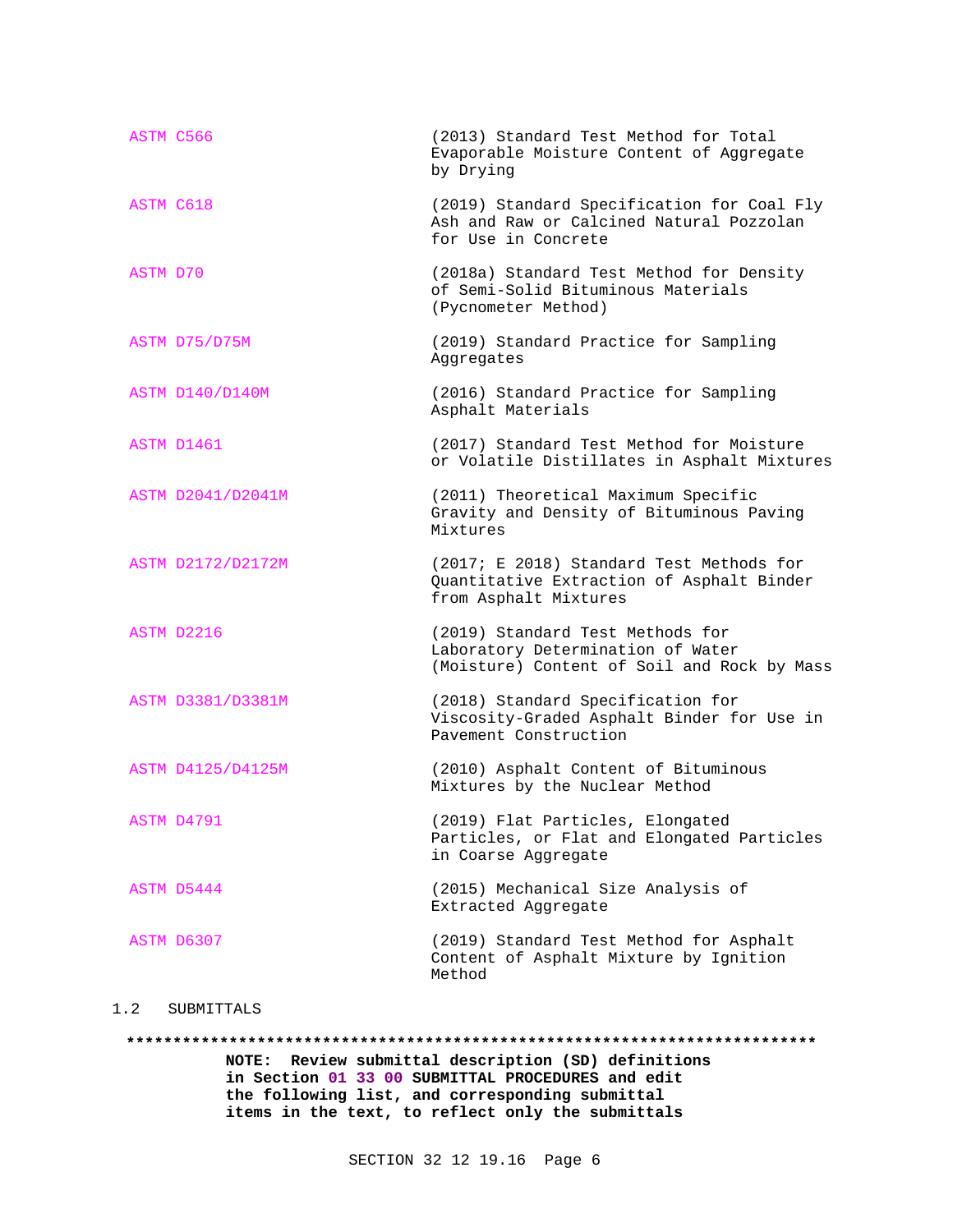required for the project. The Guide Specification technical editors have classified those items that require Government approval, due to their complexity or criticality, with a "G." Generally, other submittal items can be reviewed by the Contractor's Quality Control (QC) System. Only add a "G" to an item, if the submittal is sufficiently important or complex in context of the project.

For Army projects, fill in the empty brackets following the "G" classification, with a code of up to three characters to indicate the approving authority. Codes for Army projects using the Resident Management System (RMS) are: "AE" for Architect-Engineer; "DO" for District Office (Engineering Division or other organization in the District Office); "AO" for Area Office; "RO" for Resident Office; and "PO" for Project Office. Codes following the "G" typically are not used for Navy, Air Force, and NASA projects.

The "S" classification indicates submittals required as proof of compliance for sustainability Guiding Principles Validation or Third Party Certification and as described in Section 01 33 00 SUBMITTAL PROCEDURES.

Choose the first bracketed item for Navy, Air Force and NASA projects, or choose the second bracketed item for Army projects. 

Government approval is required for submittals with a "G" or "S" classification. Submittals not having a "G" or "S" classification are [for Contractor Quality Control approval.][for information only. When used, a code following the "G" classification identifies the office that will review the submittal for the Government.] Submit the following in accordance with Section 01 33 00 SUBMITTAL PROCEDURES:

SD-04 Samples

Open Graded Bituminous Job Mix Formula

Job Mix Formula for Slurry Grout

SD-06 Test Reports

Coarse and Fine Aggregates; G[, [\_\_\_\_]]

Coarse Aggregate; G[, [\_\_\_\_]]

Open-Graded Mix Aggregate; G[, [\_\_\_\_]]

Slurry Grout Sand; G[, [\_\_\_\_]]

Filler  $(Fly Ash): G[, [$ 

Bituminous Material; G[, [\_\_\_\_]]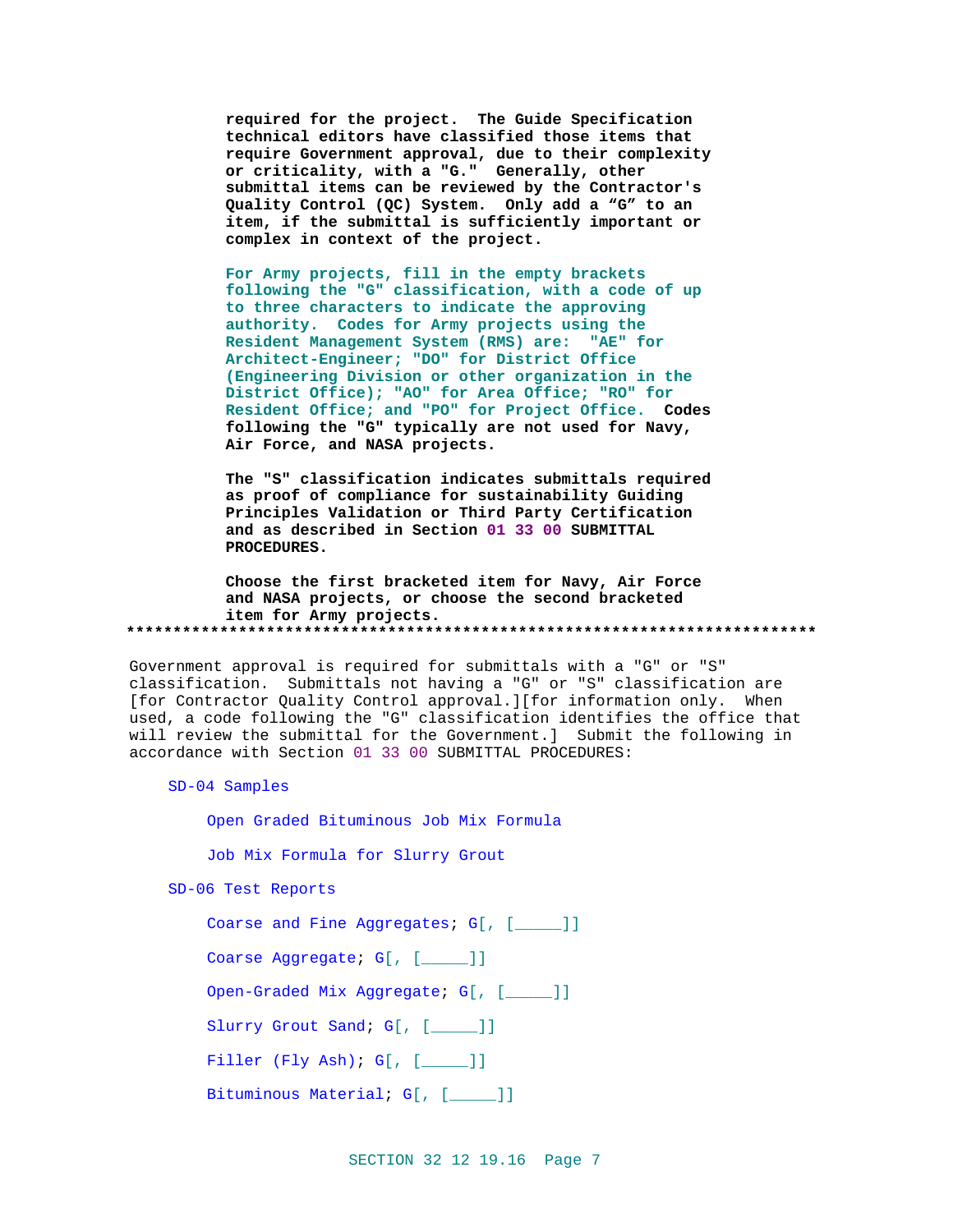Job Mix Formula for Slurry Grout; G[, [\_\_\_\_\_]]

Contractor Quality Control; G[, [\_\_\_\_]]

SD-07 Certificates

Cement; G[, [ \_\_\_\_\_]]

Cross Polymer Resin; G[, [\_\_\_\_\_]]

Curing Compound; G[, [\_\_\_\_]]

### 1.3 QUALITY ASSURANCE

Provide the Contracting Officer access to the bituminous plant, for checking adequacy of equipment in use; inspecting operation of the plant; verifying weights, proportions, and character of materials; and checking temperatures maintained in preparation of the mixtures.

1.3.1 Aggregates

## 1.3.1.1 Sampling and Testing

Use ASTM D75/D75M in sampling coarse and fine aggregates. Points of sampling will be designated by the Contracting Officer. Conduct tests to determine compliance with the specified requirements, using a Corps of Engineers certified commercial laboratory.

## 1.3.1.2 Sources

Select sources of aggregates well in advance of the time when the materials are required in the work. Submit samples 30 days before starting production. If a sample of material fails to meet the specified requirements, replace the material represented by the sample, and the cost of testing the replaced sample will be at the Contractor's expense. Approval of the source of the aggregate does not relieve the Contractor of the responsibility to deliver aggregates that meet the specified requirements.

### 1.3.2 Bituminous Materials

Obtain samples of bituminous materials in accordance with ASTM D140/D140M. Select sources well in advance of the time materials are required for the work. Coordinate with the DWG, client, and testing laboratory to ensure that the required qualification testing can be completed and reported to the client and the information can be reviewed and approved prior to the beginning of construction. In addition to the initial qualification, obtain samples and test before and during construction when shipments of bituminous materials are received, to assure that some condition of handling or storage has not been detrimental to the bituminous material.

## 1.4 DELIVERY, STORAGE, AND HANDLING

## 1.4.1 Mineral Aggregates

Deliver mineral aggregates to the site of the bituminous mixing plant and stockpile them in such a manner as to preclude segregation or contamination with objectionable material.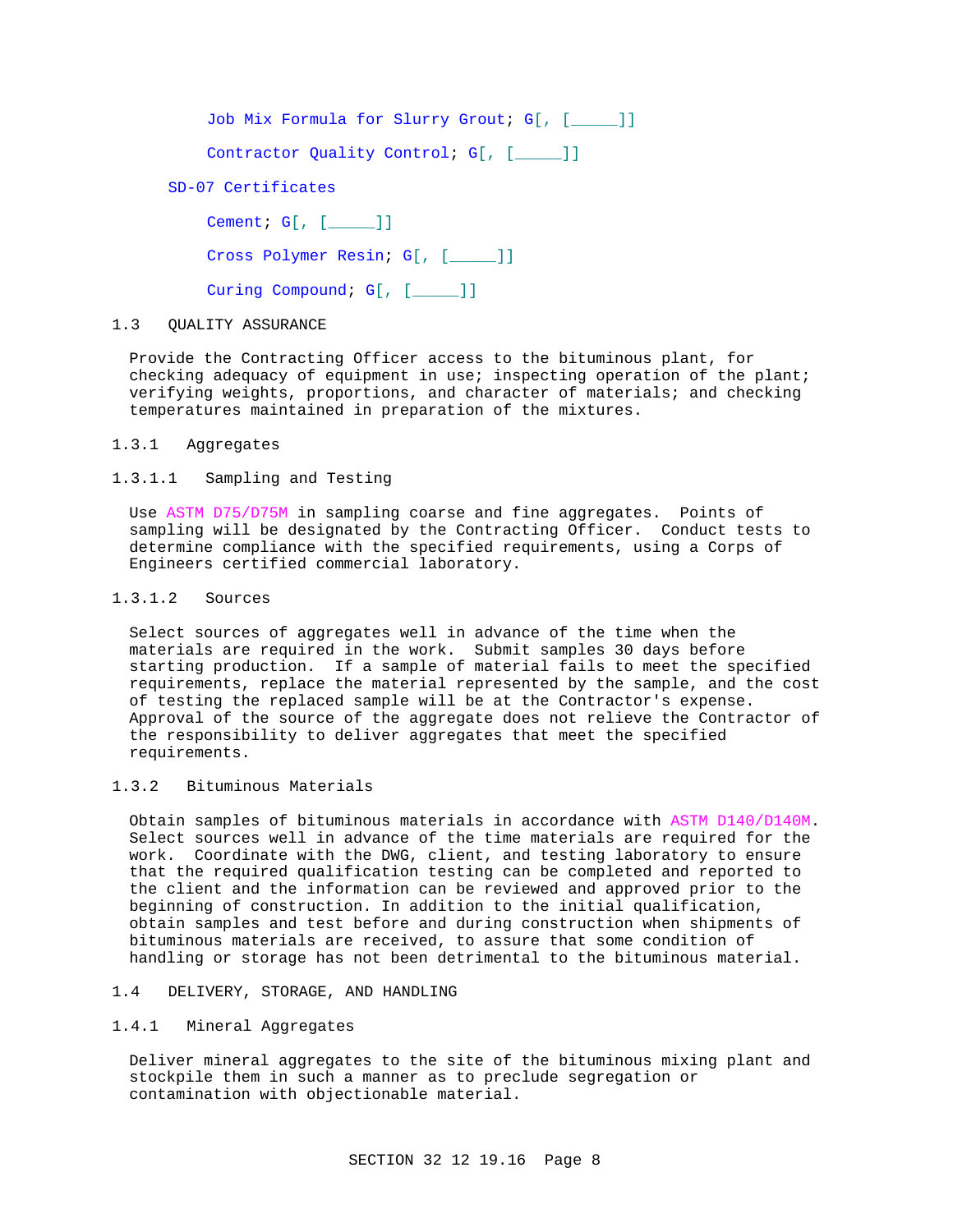## 1.4.2 Bituminous Materials

Maintain bituminous materials below a temperature of 150 degrees C 300 degrees F during storage. Clean storage tanks, transfer lines and weigh buckets before a different type or grade of bitumen is introduced into the system.

## 1.4.3 Slurry Grout Sand

Store slurry grout sand at the grout production site to prevent contamination with foreign materials and saturation with rain water. Submit aggregate and QC test results. Conduct slurry grout viscosity tests immediately prior to application on the pavement surface and 30 minutes thereafter. Determine moisture content of this sand just prior to grout production so that corrections to the job mix formula (JMF) water content can be made to compensate for moisture in the sand.

#### 1.4.4 Cementitious Materials

Do not allow the temperature of the cementitious materials, as delivered for storage at the site, to exceed 65 degrees C 150 degrees F.

1.4.5 Open Graded Bituminous Mixture

Do not store the open graded bituminous mixture for longer than one hour prior to hauling to the job site.

#### 1.5 ENVIRONMENTAL REQUIREMENTS

Do not place the bituminous mixture upon a wet surface, unprotected in the rain, or when the surface temperature of the underlying course is less than 10 degrees C 50 degrees F. Once the bituminous mixture has been placed, and if rain is imminent, place protective materials consisting of rolled polyethylene sheeting at least 0.1 mm 4 mils thick, of sufficient length and width to cover the mixture. If the open graded bituminous mixture becomes saturated, allow the pavement voids to dry out prior to applying the slurry grout.

## PART 2 PRODUCTS

## 2.1 SYSTEM DESCRIPTION

#### 2.1.1 Asphalt Mixing Plant

Provide a bituminous asphalt plant with enough capacity to produce the quantities of bituminous mixtures required for the project and conforming to the requirements of AASHTO M 156, with the following changes:

### 2.1.1.1 Testing Facilities

Provide laboratory facilities at the plant for the use of the Government's acceptance testing and the Contractor's QC testing.

### 2.1.1.2 Storage Bins

Permit use of insulated storage bins for temporary storage of hot-mix asphalt for a period of time not exceeding 1 hour.

Provide hauling equipment, paving machines, rollers, miscellaneous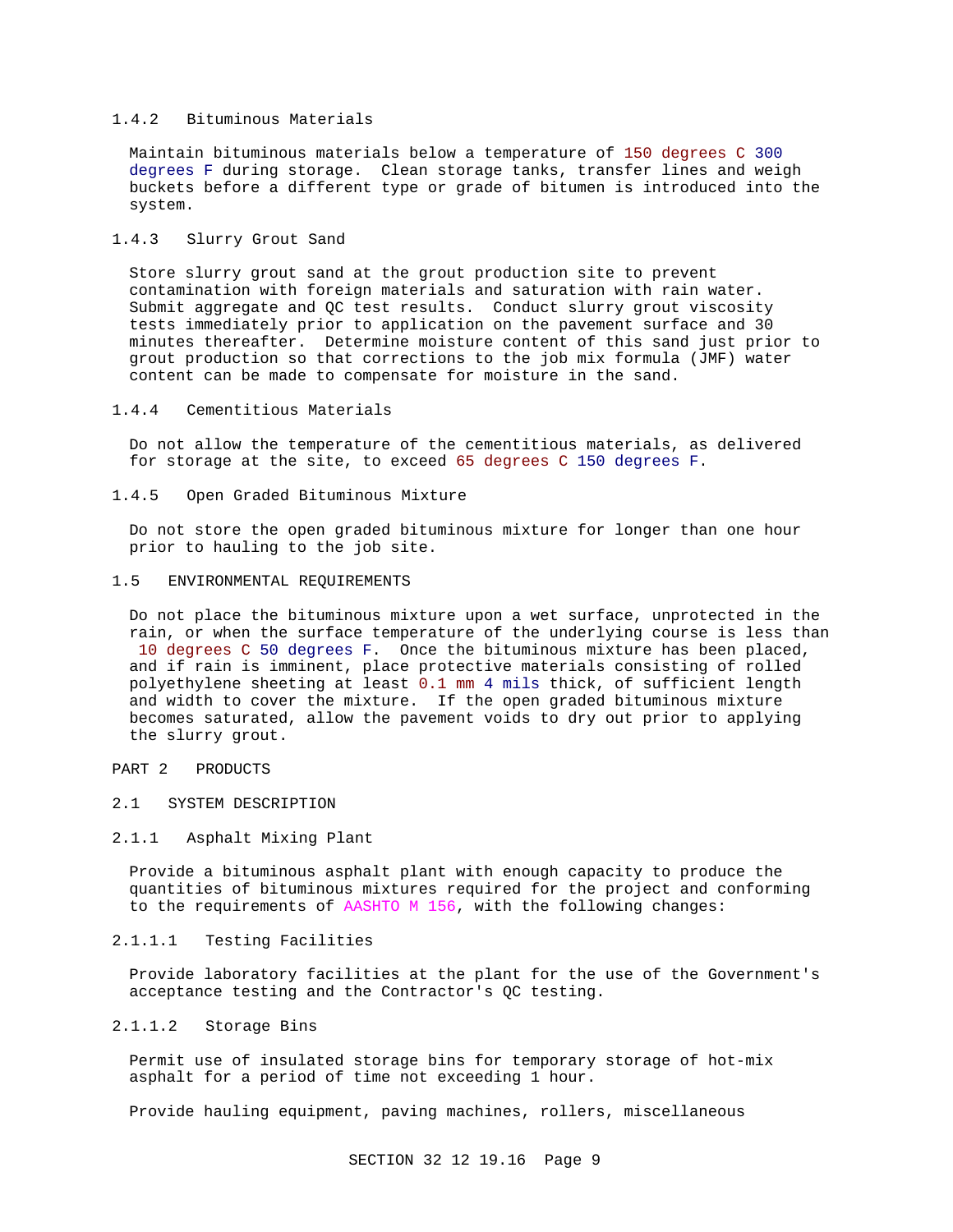equipment, and tools in sufficient numbers, capacity and in proper working condition to place the asphalt paving mixtures at a rate equal to the plant output.

### 2.1.2 Asphalt Paver

Provide asphalt paver that is self-propelled, with a vibrating screed, heated, and capable of spreading and finishing courses of hot-mix asphalt meeting the specified thickness, smoothness, and grade. Use a paver with sufficient power to propel itself and the hauling equipment without adversely affecting the finished surface.

## 2.1.3 Receiving hopper

Use a paver with a receiving hopper of sufficient capacity to permit a uniform spreading operation. Equip the hopper with a distribution system to place the mixture uniformly in front of the screed without segregation. Check that the screed produces a finished surface of the required evenness and texture without tearing, shoving, or gouging the mixture.

# 2.1.4 Automatic Grade Control

If an automatic grade control device is used, equip the paver with a control system capable of automatically maintaining the specified screed elevation. Use a control system that is automatically actuated from either a reference line and/or through a system of mechanical sensors, or sensor-directed mechanisms or devices that maintains the paver screed at a predetermined transverse slope and at the proper elevation to obtain the required surface. Use a transverse slope controller capable of maintaining the screed at the desired slope within plus or minus 0.1 percent. Do not use the transverse slope controller to control grade. Use controls capable of working in conjunction with the following attachments:

- a. Ski-type device of not less than 9 m 30 ft in length.
- b. Taut stringline set to grade.
- c. Short ski or shoe for joint matching.
- d. Laser control.

## 2.1.5 Slurry Grout

Provide a concrete batch plant, a ready-mix truck, or portable mixer for grout mixing, and small 1.8 metric ton 2 ton (maximum) tandem steel wheeled vibratory roller for compaction of Resin Modified Pavement (RMP) for production of slurry grout for the RMP.

## 2.2 AGGREGATE

Provide aggregate consisting of crushed stone, or crushed gravel without sand or other inert finely divided mineral aggregate. Coarse aggregate is the portion of materials retained on the 4.75 mm No. 4 sieve. Fine aggregate is the portion of material passing the 4.75 mm No. 4 sieve and retained on the O.075 mm No. 200 sieve. Conduct sieve analysis of coarse and fine aggregates in accordance with ASTM C136/C136M.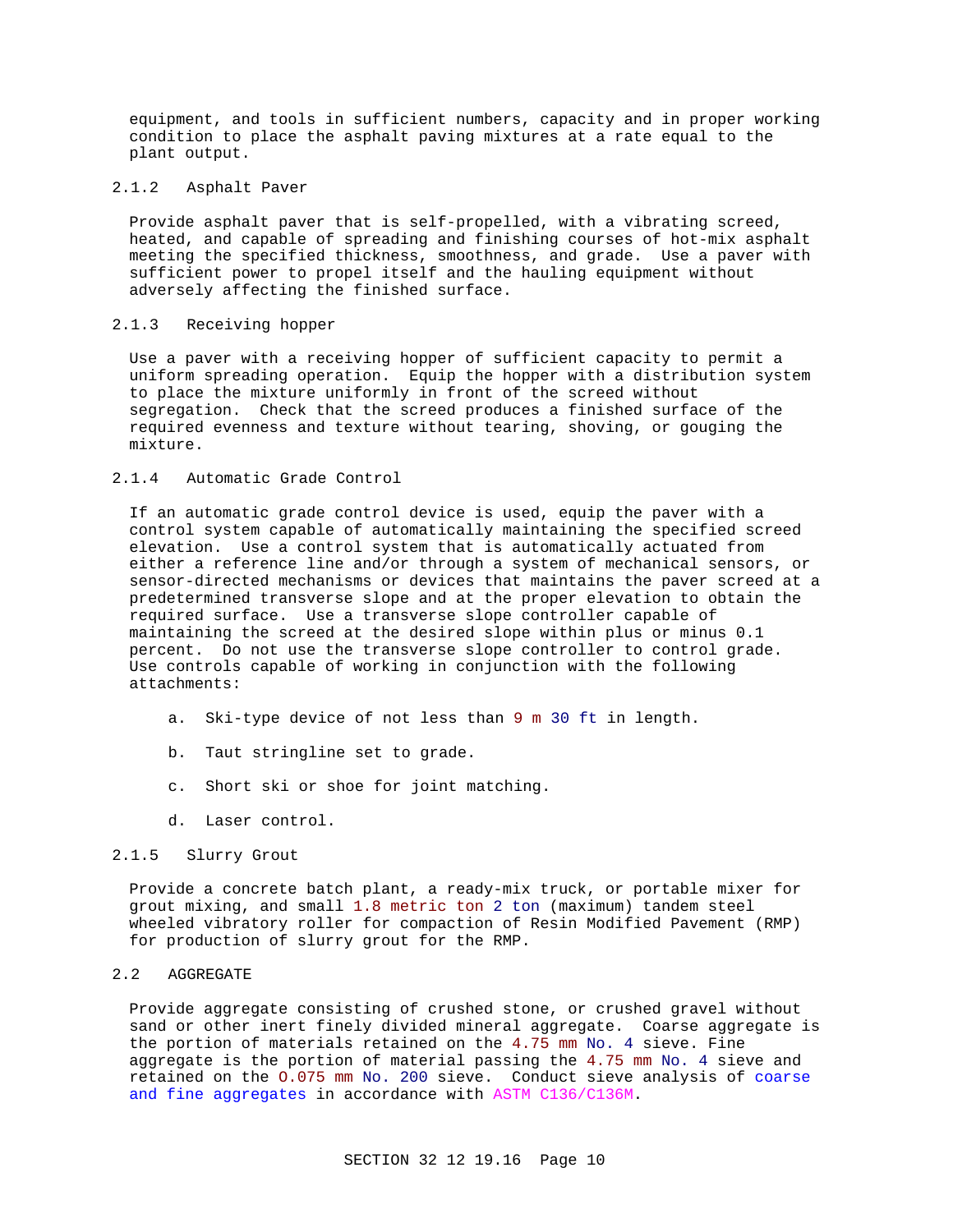## 2.2.1 Coarse Aggregate

Provide coarse aggregate consisting of sound, tough, durable particles, free from adherent films of matter that would prevent coating with the bituminous material. Do not allow the percentage of wear to be greater than 40 percent when tested in accordance with ASTM C131/C131M. Do not allow the magnesium sulfate soundness loss to exceed 18 percent, after five cycles, when tested in accordance with ASTM C88. Provide aggregate containing at least 75 percent by weight of crushed pieces having two or more fractured faces. Check that the area of each fractured face is equal to at least 75 percent of the smallest mid-sectional area of the piece. When two fractured faces are contiguous, check that the angle between the planes of fractures is at least 30 degrees to count as two fractured faces. Obtain fractured faces by artificial crushing.

# 2.2.1.1 Crushed Aggregates

Particle shape of crushed aggregates are to be cubical. Do not allow the quantity of flat (width to thickness ratio greater than 3) and elongated particles (width to length ratio greater than 3) in any sieve size to exceed 8 percent by weight, when determined in accordance with ASTM D4791.

## 2.2.2 Open-Graded Mix Aggregate

The gradations in Table I represent the limits that determine the suitability of open-graded mix aggregate for use from the sources of supply. Use aggregate having a gradation within the limits designated in Table I and that does not vary from the low limit on one sieve to the high limit on the adjacent sieve, or vice versa, but is uniformly graded from coarse to fine.

| TABLE I<br>OPEN-GRADED MIX AGGREGATE |                           |  |
|--------------------------------------|---------------------------|--|
| Sieve Size                           | Percent by Weight Passing |  |
| 19 mm $3/4$ in                       | 100                       |  |
| 12.5 mm $1/2$ in                     | $54 - 76$                 |  |
| $9.5$ mm $3/8$ in                    | $38 - 60$                 |  |
| 4.75 mm No. 4                        | $10 - 20$                 |  |
| 2.36 mm No. 8                        | $8 - 16$                  |  |
| $0.60$ mm $No.30$                    | $4 - 10$                  |  |
| $0.075$ mm No. 200                   | $1 - 3$                   |  |

Table I is based on aggregates of uniform specific gravity; the percent passing various sieves may be changed by the Contracting Officer when aggregates of varying specific gravities are used. Adjustments of percentages passing various sieves may be directed by the Contracting Officer when aggregates vary more than 0.2 in specific gravity.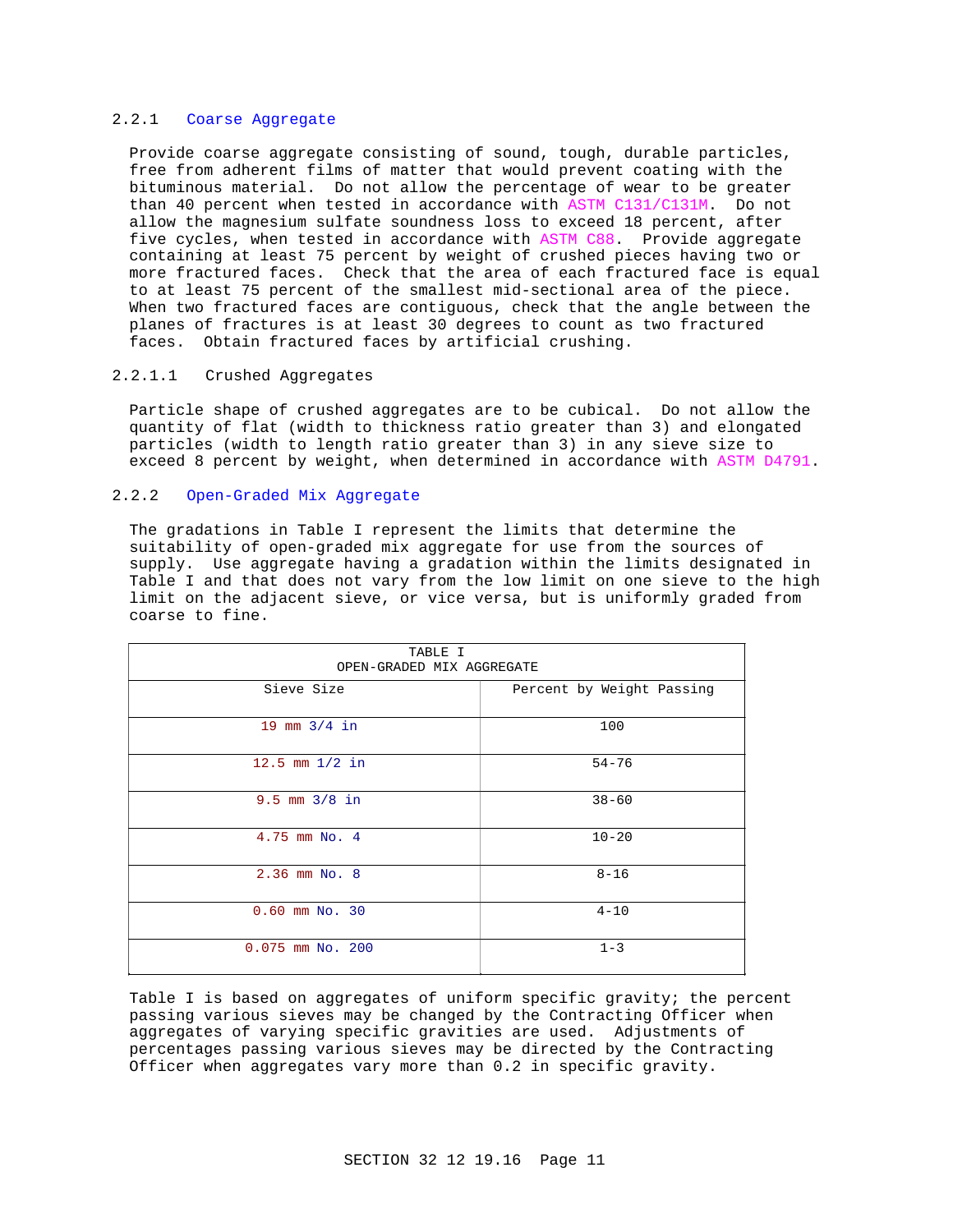## 2.2.3 Slurry Grout Sand

Provide slurry grout sand consisting of clean, sound, durable, particles of processed silica sand that meet the requirements for wear and soundness specified for coarse aggregate. Use sand containing no clay, silt, or other objectionable matter. The gradations in Table II represent the limits which determine the suitability of silica sand for use from the sources of supply.

| TABLE II                   |                           |  |
|----------------------------|---------------------------|--|
| FINE SAND FOR SLURRY GROUT |                           |  |
| Sieve Size                 | Percent by Weight Passing |  |
|                            |                           |  |
| $1.18$ mm No. $16$         | 100                       |  |
| $0.60$ mm No. 30           | $95 - 100$                |  |
| $0.075$ mm No. 200         | $0 - 2$                   |  |

The sand gradations shown are based on sand of uniform specific gravity, and the percentages passing the various sieves are subject to appropriate correction by the Contracting Officer when aggregates of varying specific gravities are used.

## 2.2.4 Filler (Fly Ash)

Provide fly ash having at least 95 percent by weight of material passing the 0.075 mm No. 200 sieve and conforming to ASTM C618 Class F requirements.

## 2.3 BITUMINOUS MATERIAL

Provide bituminous material conforming to the requirements of [ ASTM D3381/D3381M with a viscosity grade [AC-10] [AC-20] [AC-30] [AR-4000] [AR-8000] and an original penetration of 40 to 100.][AASHTO M 320 Performance Grade (PG) [\_\_\_\_\_]].

#### 2.4 CEMENT

Use Portland cement in the slurry grout in accordance with ASTM C150/C150M, Type [I] [II] [III] [V]. Submit copies of conformance certificates for cement, cross polymer resin and curing compound.

### 2.5 CROSS POLYMER RESIN

#### **\*\*\*\*\*\*\*\*\*\*\*\*\*\*\*\*\*\*\*\*\*\*\*\*\*\*\*\*\*\*\*\*\*\*\*\*\*\*\*\*\*\*\*\*\*\*\*\*\*\*\*\*\*\*\*\*\*\*\*\*\*\*\*\*\*\*\*\*\*\*\*\*\*\***

**NOTE: The cross polymer resin to be used in the slurry grout, Prosalvia-7, is a proprietary product which has been waived for use throughout the Corps of Engineers and is available from the Alyan Corporation, P.O. Box 788, Vienna, VA 22183, (703) 573-8134.**

**A complete description of the Marsh flow cone and the grout viscosity test method is found in ETL 1110-1-177 "Use of Resin Modified Pavement (RMP)". \*\*\*\*\*\*\*\*\*\*\*\*\*\*\*\*\*\*\*\*\*\*\*\*\*\*\*\*\*\*\*\*\*\*\*\*\*\*\*\*\*\*\*\*\*\*\*\*\*\*\*\*\*\*\*\*\*\*\*\*\*\*\*\*\*\*\*\*\*\*\*\*\*\***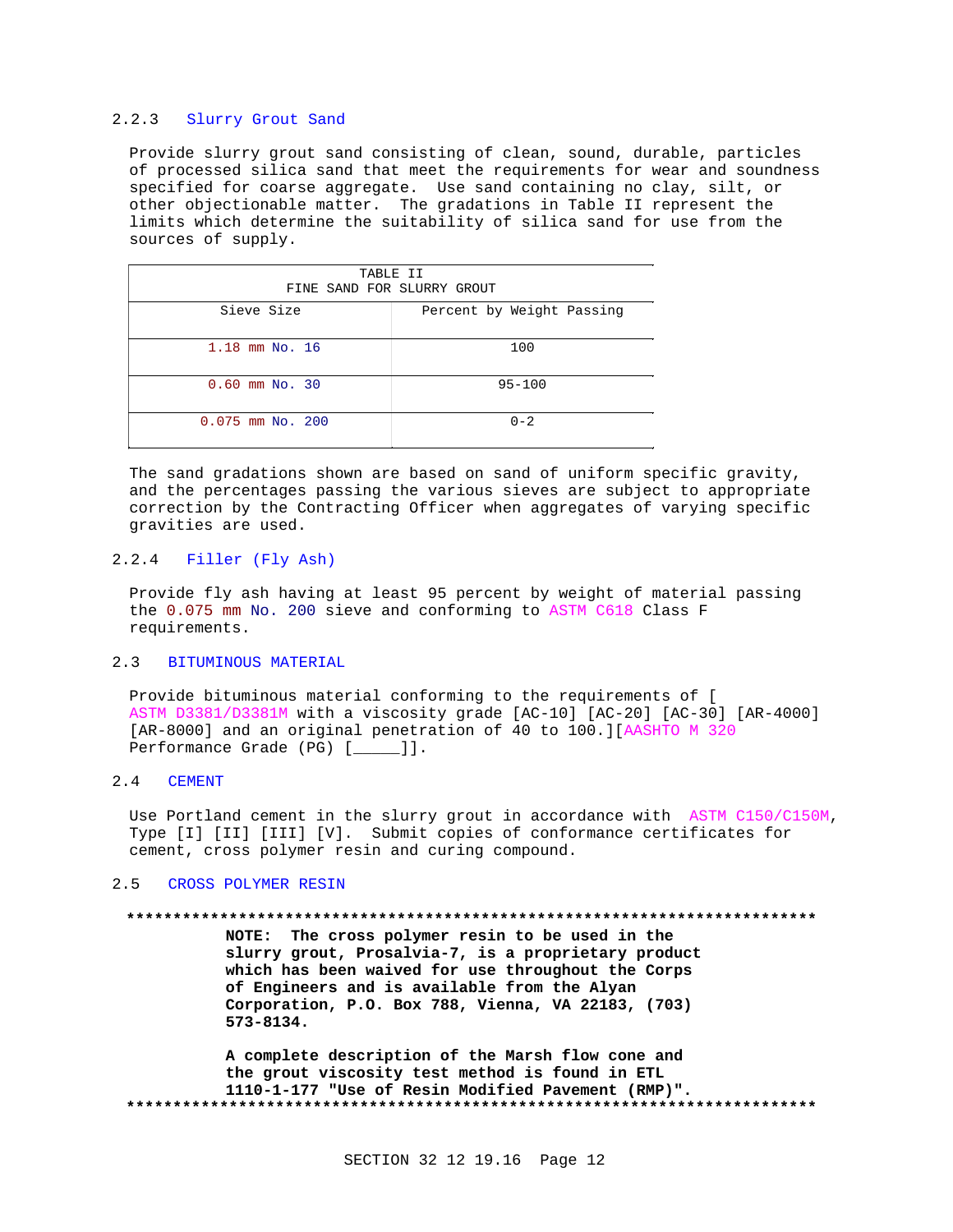Utilize a cross polymer resin of styrene and butadiene, Prosalvia L7, as a plasticizing and strength producing agent. After mixing the resin into the slurry grout, check that the mixture has a viscosity that would allow it to flow from a Marsh Cone in accordance with Table III. A Marsh cone has dimensions of 155 mm 6-1/8 in base inside diameter, tapering 315 mm 12-3/8 in to a tip inside diameter of 10 mm 3/8 in. The 10 mm 3/8 in diameter neck has a length of 60 mm 2-3/8 in.

| TABLE III<br>SLURRY GROUT VISCOSITY   |                           |  |
|---------------------------------------|---------------------------|--|
| Time Elapsed After Addition<br>of PL7 | Marsh Flow Cone Viscosity |  |
| 0 to 30 minutes                       | 8 to 10 seconds           |  |
| After 30 minutes                      | 9 to 11 seconds           |  |

#### 2.6 CURING COMPOUND

Use membrane-forming curing compound with white pigmented compounds conforming to ASTM C309.

### 2.7 JMF FOR OPEN-GRADED ASPHALT AND SLURRY GROUT

#### **\*\*\*\*\*\*\*\*\*\*\*\*\*\*\*\*\*\*\*\*\*\*\*\*\*\*\*\*\*\*\*\*\*\*\*\*\*\*\*\*\*\*\*\*\*\*\*\*\*\*\*\*\*\*\*\*\*\*\*\*\*\*\*\*\*\*\*\*\*\*\*\*\*\***

**NOTE: It is recommended that the JMF for the open graded bituminous mixture and the mixture proportions for the slurry grout be approved by the appropriate ERDC representative. On a case by case basis, this approval may result from a simple review of the Contractor's mix design test reports, or it may require verification of the mix design by repeating some or all of the required mix design tests. This recommendation is to ensure that proper laboratory procedures are used to determine mix designs for this paving process.**

**A complete description of the proper methods used to produce JMFs for the open graded bituminous mixture and slurry grout is found in ETL 1110-1-177 "Use of Resin Modified Pavement (RMP)." \*\*\*\*\*\*\*\*\*\*\*\*\*\*\*\*\*\*\*\*\*\*\*\*\*\*\*\*\*\*\*\*\*\*\*\*\*\*\*\*\*\*\*\*\*\*\*\*\*\*\*\*\*\*\*\*\*\*\*\*\*\*\*\*\*\*\*\*\*\*\*\*\*\***

#### 2.7.1 Open Graded Bituminous Job Mix Formula

Provide the JMF for the open graded bituminous mixture for approval by the Government. No payment will be made for mixtures produced prior to the approval of the JMF by the Contracting Officer.

a. Quantities of the materials required to produce the open graded bituminous mixture and slurry grout JMFs are indicated below. Use aggregate stockpiles in the production of the open-graded bituminous mixture having the quantities below.

| Aggregate | 45 kg 100 lbs ea |
|-----------|------------------|
|           |                  |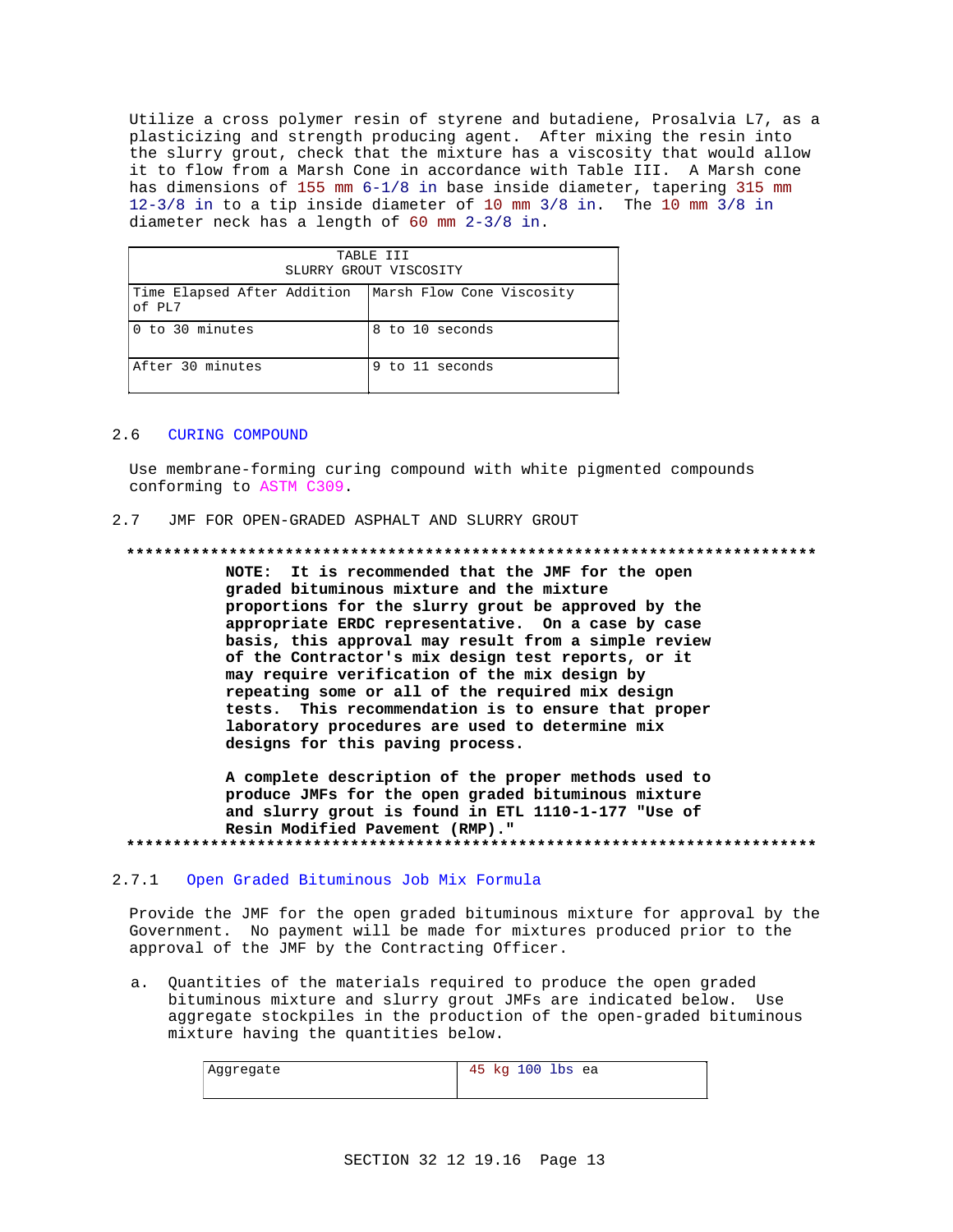| Bituminous Material | 19 liters 5 gal   |
|---------------------|-------------------|
| Slurry Grout Sand   | 23 kg 50 lbs      |
| Fly Ash             | 23 kg 50 lbs      |
| Cement              | 23 kg 50 lbs      |
| Cross Polymer Resin | 4 liters 1 gallon |

- b. Along with the Contractor's preliminary JMFs, deliver material samples, 30 days before starting production, to U.S. Army Engineer Waterways Experiment Station Research and Development Center, 3909 Halls Ferry Road, Vicksburg, Mississippi, 39180-6199, ATTN: CEWESERD-GP-Q.
- 2.7.1.1 Initial Laboratory Procedure
	- a. Sample aggregates according to ASTM D75/D75M and asphalt cement according to ASTM D140/D140M. An open-graded asphalt concrete mix design requires a minimum of 45 kg 100 lbs of each aggregate stockpile and 15 L 4 gal of asphalt cement.
	- b. Oven dry aggregate stockpile samples and conduct a sieve analysis ( ASTM C136/C136M) on each sample. Determine the combination of aggregate stockpiles that results in a gradation closest to the center of the limiting gradation band in Table I. Use this stockpile combination as the blending formula for the open-graded asphalt concrete.
	- c. Measure apparent specific gravity of aggregates (ASTM C127 and ASTM C128) from each stockpile used in the final gradation. Calculate apparent specific gravity of combined aggregates using the blending formula percentages. Measure specific gravity of asphalt cement ( ASTM D70).
	- d. Estimate the optimum asphalt content using the following equation:

Optimum asphalt content =  $(8.61*(0.21G + 5.4S + 7.2s + 135f)^{0.2})/SG$ 

where

SG = apparent specific gravity of the combined aggregates G = percentage of material retained on the 4.75 mm No. 4 sieve  $S =$  percentage of material passing the 4.75 mm No. 4 and retained on the 0.6 mm No. 30 sieve s = percentage of material passing the 0.6 mm No. 30 sieve and retained on the 0.075 mm No. 200 sieve f = percentage of material passing 0.075 mm No. 200 sieve

e. Round the calculated optimum asphalt content value to the nearest tenth of a percent. Use this asphalt content value along with two asphalt contents above this amount and two asphalt contents below this amount in the production of mix design samples. Use 0.5 percent above and below the optimum and 1.0 percent above and below the optimum as the four additional asphalt contents. Calculate maximum theoretical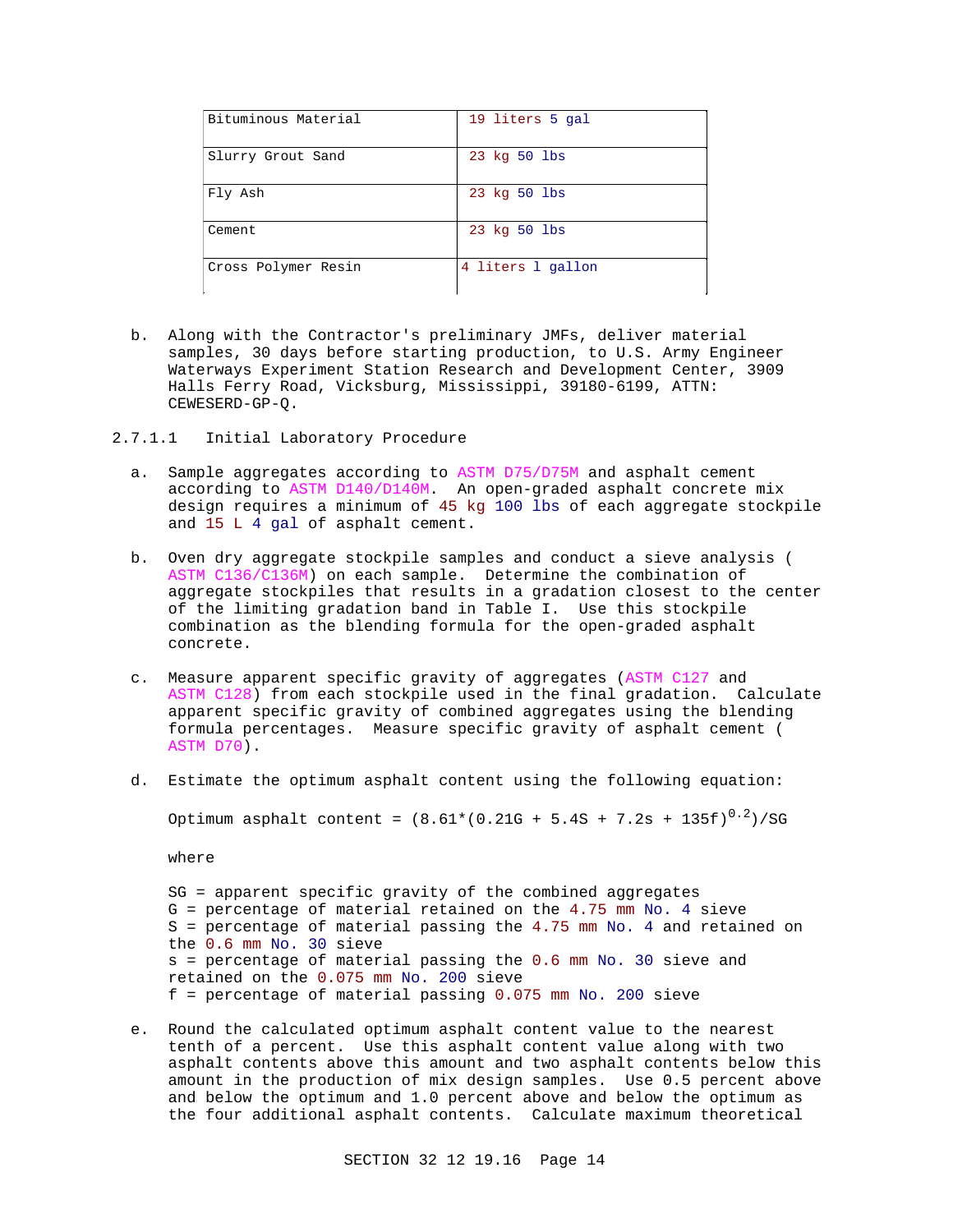specific gravities for each of these five asphalt cement contents using ASTM D2041/D2041M.

2.7.1.2 Specimen Production

Using the five mix design asphalt contents, produce three 100 mm 4 in diameter Marshall specimens at each asphalt content. Use approximately 800 g 1.8 lbs of combined aggregates following the previously determined aggregate blending formula for each specimen. Before mixing, check that the temperature of the aggregates is  $145 \pm 5$  degrees C 290  $\pm$  9 degrees F and the asphalt cement is  $135 \pm 5$  degrees C 275  $\pm$  9 degrees F. With normal mixing procedures, the temperature of the asphalt mixture during compaction is  $120 \pm 5$  degrees C 250  $\pm$  9 degrees F. Compact the open-graded asphalt concrete specimens with 25 blows from a 4.5 kg 10 lbs Marshall hand hammer on one side of each specimen. Allow the specimens to air cool for a minimum of 4 hours before carefully removing from molds.

- 2.7.1.3 Measuring voids total mix (VTM)
	- a. Measure the VTM of each open-graded specimen using the following formula:

VTM =  $(1 - WTAIR / Volume * 1/SGT) * 100 VTM = [1 - WTAIR / Volume * 100 VTM = 150 VTHT]$ 1/(SGT \* 62.4lbs/CF)] \* 100

where

WTAIR = dry weight of specimen in g lbs Volume =0.785(D)²(H) cubic cm cubic ft D = diameter in cm ft H = height in cm ft SGT = maximum theoretical specific gravity

- b. Calculate the average VTM for each of the five asphalt cement contents. Select the optimum asphalt content as that which resulted in a VTM value closest to 30.0 percent. If no VTM averages are in the 30.0 percent range, then make adjustments to the aggregate gradation to achieve the proper void content. Optimum asphalt contents resulting in average VTM values in the 25 to 35 percent range are acceptable, but due to normal production and construction variations, base the JMF on a mix design that provides a 28 to 32 percent VTM value is required. Typical optimum asphalt contents are between 3.5 and 4.5 percent.
- 2.7.1.4 Job-Mix Formula Submittal

Check that the open-graded asphalt concrete JMF consists of the following information:

- (1) Percentage of each aggregate stockpile.
- (2) Percentage passing each sieve size for the blended aggregate.
- (3) Percentage of bitumen.
- (4) Temperature of discharged asphalt mixture.
- (5) Voids total mix percentage.

The target temperature of the asphalt mixture when it is discharged from the mixing plant is  $125 \pm 5$  degrees C 257  $\pm$  9 degrees F. Adjust the temperature depending on the ambient temperatures and the haul distance from the asphalt plant to the job site to meet the lay-down temperature.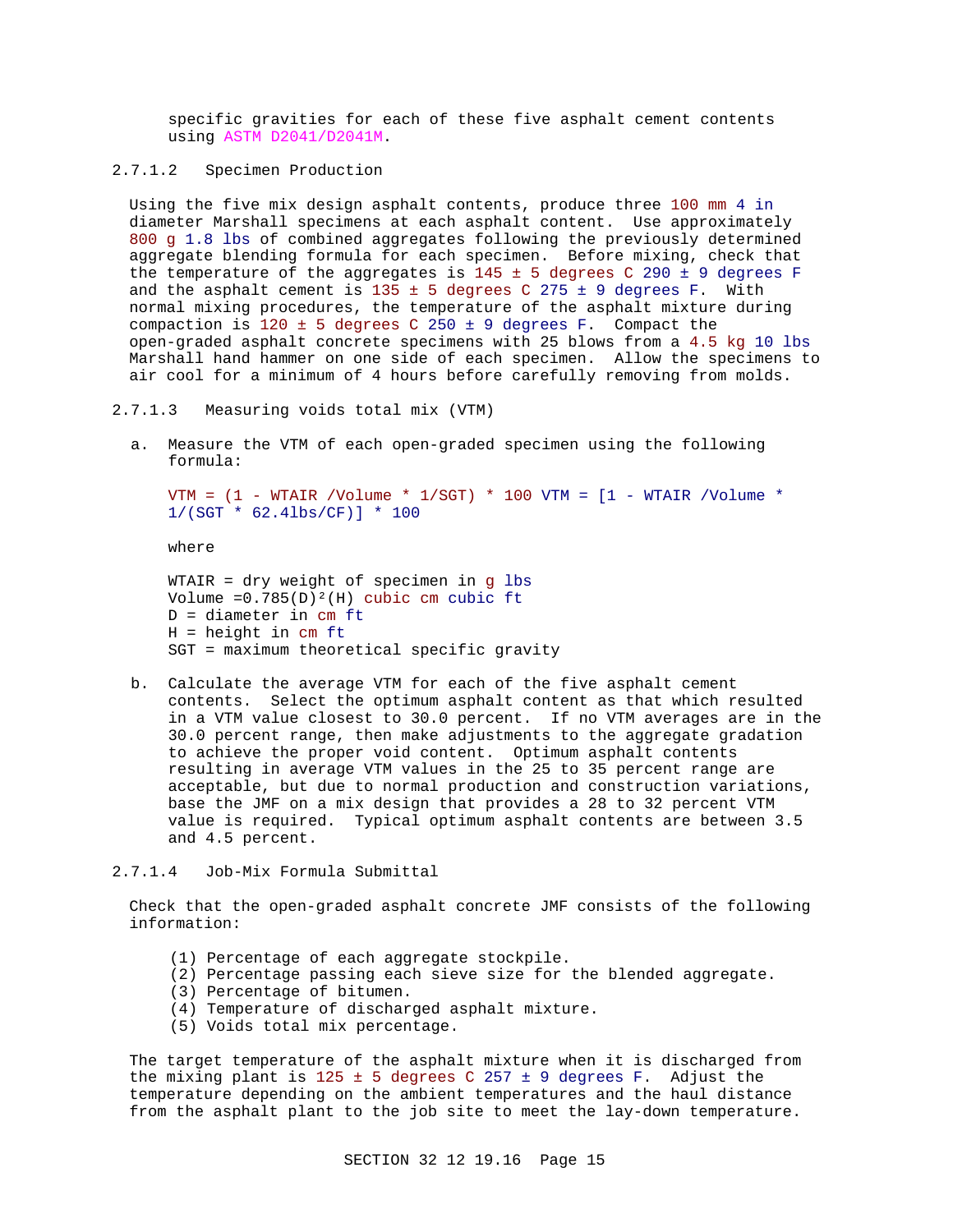### 2.7.2 Job Mix Formula for Slurry Grout

Provide the JMF for the slurry grout for approval by the Government. Develop the slurry grout JMF using the proportions given in Table IV.

| TABLE IV                                               |                   |
|--------------------------------------------------------|-------------------|
| RESIN MODIFIED CEMENT SLURRY GROUT MIXTURE PROPORTIONS |                   |
| Material                                               | Percent by Weight |
|                                                        |                   |
| Silica Sand                                            | $16 - 20$         |
| Fly Ash                                                | $16 - 20$         |
| Water                                                  | $22 - 26$         |
| Portland Cement                                        | $34 - 40$         |
| Cross Polymer Resin                                    | $2.5 - 3.5$       |

Use approximately 12 to 15 kg 22 to 28 lbs of mixed slurry grout to fill in one square m square yd (25 mml inch thickness) of open graded bituminous mixture with 25 to 35 percent voids total mix.

- 2.7.2.1 Initial Laboratory Procedure
	- a. Minimum sample size is 23 kg 51 lbs for cement, sand, and fly ash; and it is 4 L 1 gal for resin additive.
	- b. Using the grout material proportions specified in Table V, develop a matrix of initial JMFs for laboratory viscosity testing. The goal of the grout mix design is to produce a material formulation, which results in a field Marsh Flow Cone viscosity of 8.0 to 10.0 seconds. Use the initial formulations so that a grout formulation can be produced with a Marsh viscosity no greater than the 10.0 seconds maximum. This is accomplished by testing grout formulations with relatively high water/cement (w/c) ratios and the maximum allowable amount of resin additive.
	- c. Use a w/c ratio between 0.65 to 0.75 for the grout, unless approved by the Contracting Officer. Higher w/c ratios are sometimes necessary to produce grout with Marsh Flow viscosity less than the 10.0-second maximum value. Therefore, the focus of the initial grout viscosity tests is to determine the minimum w/c ratio that produces a grout viscosity less than or equal to 10.0 seconds. The resin additive serves as a plasticizer which reduces grout viscosity while reducing the amount of water required.
	- d. The standard laboratory grout batch size is 4 to 5 kg 9 to 11 lbs. Calculate the material batch weights based on the desired proportions. Multiple grout viscosity tests are facilitated by first blending the dry ingredients (cement, sand, fly ash) for each test sample and then adding the appropriate amount of water and resin additive during the mixing process. Keep dry ingredient batches in air-tight containers to prevent loss of material or contamination before mixing. Replicate two samples per blend for grout viscosity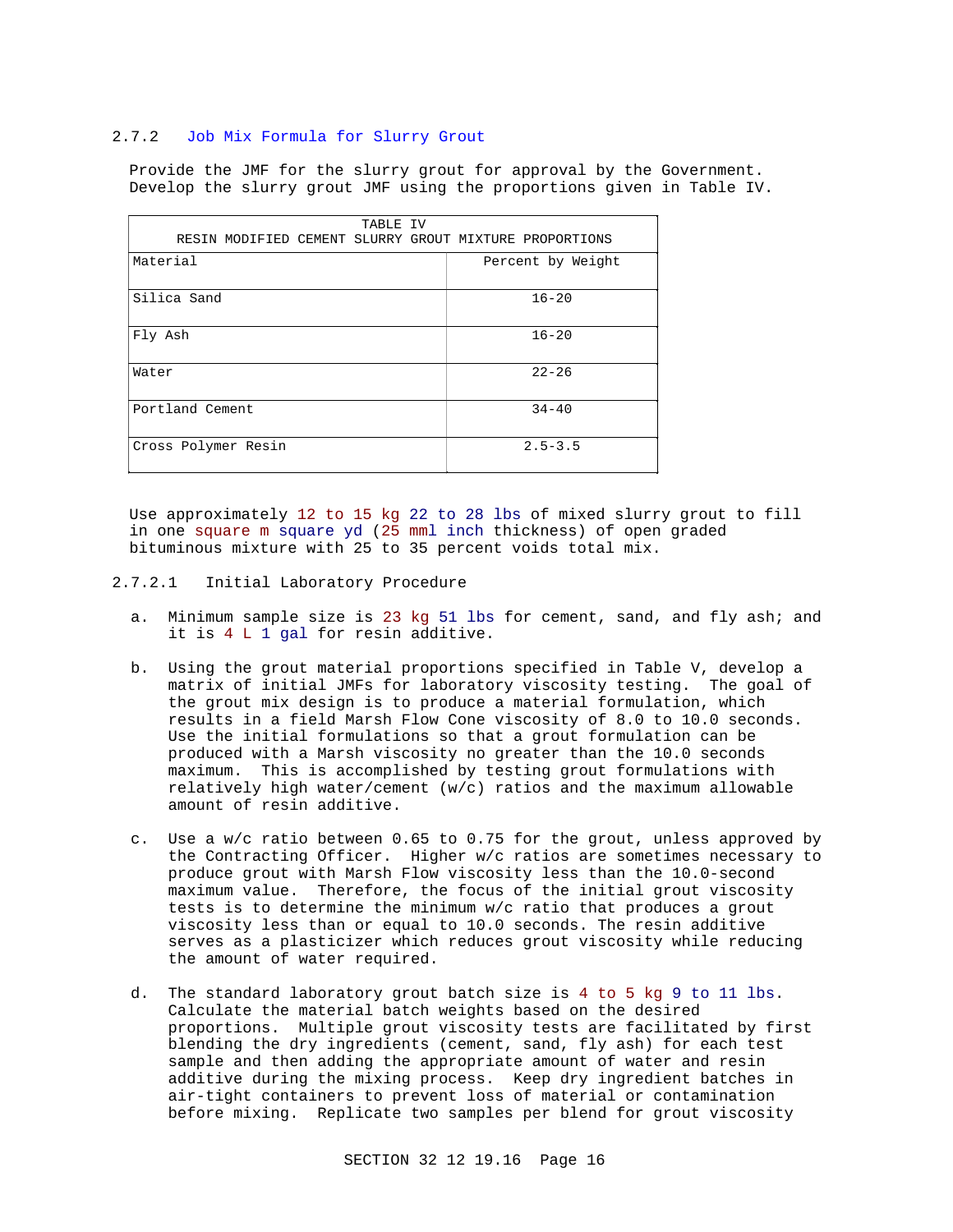testing.

## 2.7.2.2 Mixing

The equipment needed to effectively mix the resin grout includes a laboratory mixer equipped with a wire whip mixing attachment and approximately 10 L 2.5 gal capacity mixing bowl, a calibrated set of weight scales, and various small containers to weigh and transfer mix water and resin additive.

Place dry ingredients into mixing bowl and adjust the bowl height so that the wire whip is just off of or touching the bottom and the sides of the bowl. Begin mixing the dry ingredients at a slow speed and immediately add the appropriate amount of water. Once the water is added, speed up the mixer to a point where the grout is being thrown onto the sides of the mixing bowl. Mix the grout at this high speed for 5 minutes, then add the appropriate amount of resin additive. Mix the grout again at a high mixing speed for an additional 3 minutes before testing for Marsh Flow viscosity.

## 2.7.2.3 Viscosity Testing

- a. The equipment needed to measure grout viscosity includes a Marsh Flow Cone, a 1 L 0.25 gal glass or clear plastic graduated cylinder beaker, a 1.5 L 0.38 gal (approximately) empty beaker or bucket, and a stopwatch.
- b. Immediately after mixing the grout, transfer the grout from the mixing bowl to the empty beaker or bucket. Take note of lumps of material or excess sand in the bottom of the mixing bowl. Excess lumps indicate inadequate mixing and render the grout useless for viscosity testing. Immediately fill the Marsh Flow Cone with about 1.1 L 0.28 gal of grout. A consistent head of grout in the flow cone is achieved for viscosity tests by marking an 1.1 L 0.28 gal fill line inside the flow cone. Plug the flow cone outlet by simply placing one's finger over the outlet opening. Immediately after the flow cone is filled to the 1.1 L 0.28 gal fill line, position the cone over the 1 L 0.25 gal graduated beaker. Release the grout opening and start the stopwatch timer simultaneously. Measure the time of flow for 1 L 0.25 gal of grout from the flow cone to the nearest tenth of a second.
- c. Record each test sample's viscosity, averaging the two replicates for each blend. Adjust the grout mix proportions as needed with the following considerations:
	- (1) Grout viscosity between 8.0 and 10.0 seconds is acceptable. When field construction temperatures are expected to be high (greater than 32 degrees C 90 degrees F) or the open-graded asphalt concrete voids are expected to be low (less than 30 percent), lower viscosity grouts help to ensure grout application and full grout penetration. In most cases, these variables are unknown; therefore, it is prudent to select the grout formulation which has the lowest viscosity.
	- (2) Select a grout JMF with water and resin additive contents below the maximum allowable limits to allow the Contracting Officer Representative to approve small additions of these ingredients in the field to meet viscosity requirements.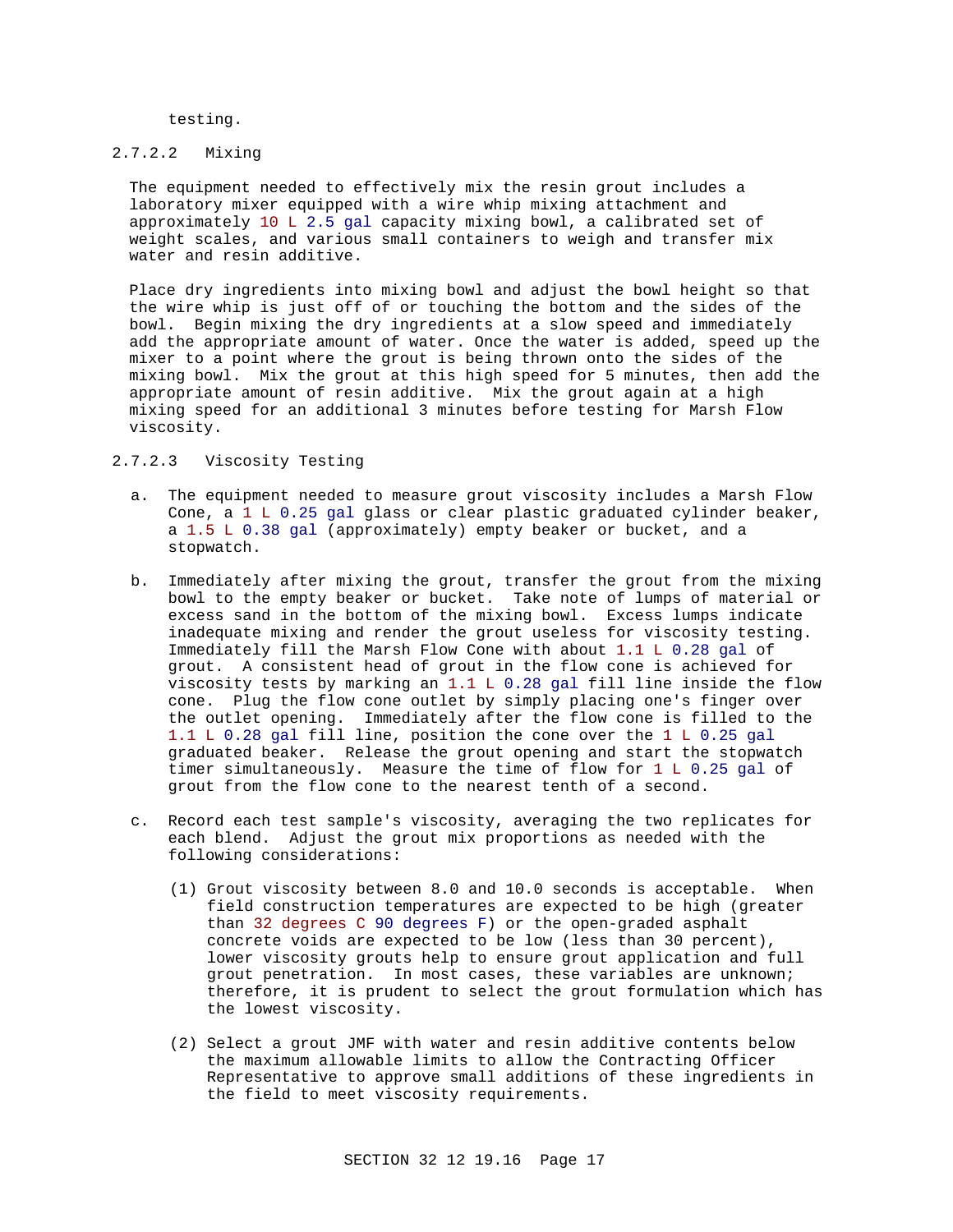- (3) Select low w/c ratios, within the viscosity criteria, to produce grout with higher strengths; reduce the chances for drying shrinkage cracking; and produce grout that is more consistent and better able to keep the sand in suspension during mixing and placement.
- (4) When the sand is noted to settle out of solution during or immediately after mixing, adjust the JMF reducing the amount of sand and increasing the amount of fly ash (both within the specified tolerances).
- (5) If the viscosity requirements cannot be met, change the source of materials. Typical problems to investigate include the following: grout sand that is too coarse, Portland cement that is highly reactive during the early stages of the hydration process, and fly ash with excess cementitious nature.

### 2.7.2.4 Job-Mix Formula Submittal

Provide the grout JMF consisting of the following information:

- a. Percentage (by weight) of each mixture ingredient rounded to the nearest tenth of a percent.
- b. Type and source of Portland cement.
- c. Source of fly ash, silica sand, and resin additive.
- d. Marsh Flow Cone viscosity of JMF grout.

#### PART 3 EXECUTION

# 3.1 PREPARATION OF OPEN GRADED MIXTURES

Regulate rates of feed of aggregates so that moisture content and temperature of aggregates are within tolerances specified. Convey aggregates and bitumen into the mixer in proportionate quantities required to meet the JMF. Require mixing time to obtain a uniform coating of the aggregate with the bituminous material. Do not allow the temperature of bitumen at time of mixing to exceed 135 degrees C 275 degrees F. Do not allow the temperature of aggregate in the mixer to exceed 150 degrees C 300 degrees F when bitumen is added. Reject overheated and carbonized mixtures or mixtures that foam.

3.2 WATER CONTENT OF AGGREGATES

Reduce the water content of mixture to less than 0.75 percent by drying operations. Determine water content in accordance with ASTM D2216; use weight of sample at least 500 g 17.6 oz. Report the water content as a percentage of the total mixture.

## 3.3 TRANSPORTATION OF MIXTURE

Accomplish transportation from the mixing plant to the job site by trucks having tight, clean, smooth beds lightly coated with an approved releasing agent to prevent adhesion of mixture to truck bodies. Do not use diesel fuel as a releasing agent. Drain excessive release agent prior to loading. Cover each load with canvas or other approved material of ample size to protect mixture from the weather and to prevent loss of heat.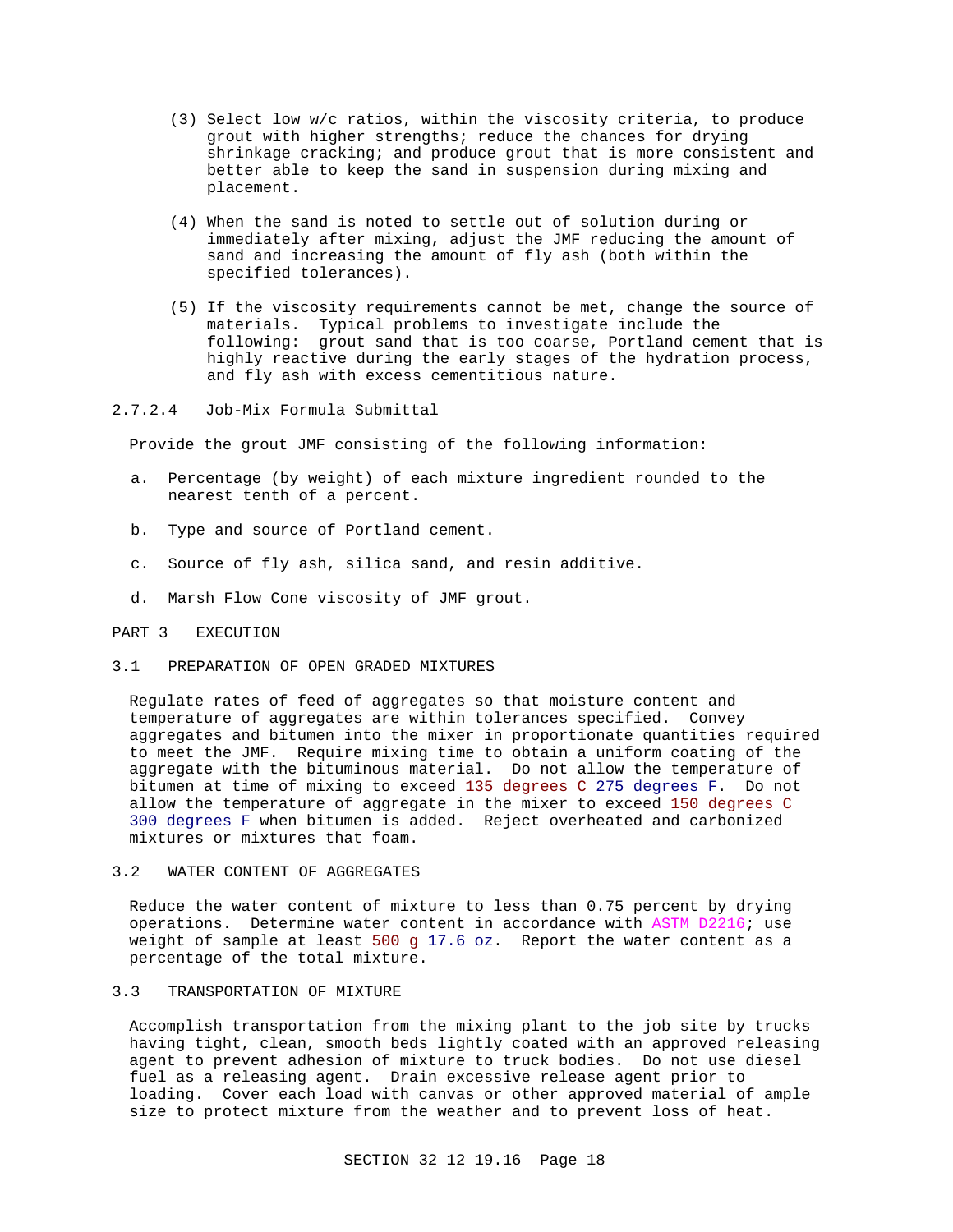Reject loads that have crusts of cold, unworkable material or have become wet. Do not permit hauling over freshly placed material.

## 3.4 TEST SECTION

Prior to full production, and in the presence of the Contracting Officer, prepare and place a quantity of open graded bituminous mixture and slurry grout according to the JMFs. Place the test section a minimum of 30 m 1OO ft long and 6 m 20 ft wide placed in one section and of the same depth specified for the construction of the course that it represents. Use the same equipment in construction of the test section to be used on the remainder of the course represented by the test section. Check that the test section meets the requirements specified in paragraph ACCEPTABILITY OF WORK. If the test section fails to meet these requirements, make adjustments to the mix design, plant operation, and/or construction procedures. Construct additional test sections, as required, and evaluate them for conformance to the specifications at the Contractor's expense. Require a representative for the resin manufacturer to be on site during the test section construction and during the initial placement.

#### 3.5 SURFACE PREPARATION OF UNDERLYING COURSE

Prior to placing of open graded bituminous mixture, clean the underlying course of foreign or objectionable matter with power brooms and hand brooms.

## 3.6 TACK COATING

Immediately before placing open-graded asphalt mix, spray contact surfaces of previously constructed pavement with a coat of bituminous material as specified in Section 32 12 13 BITUMINOUS TACK AND PRIME COATS.

# 3.7 PLACING OPEN GRADED BITUMINOUS MIXTURE

# **\*\*\*\*\*\*\*\*\*\*\*\*\*\*\*\*\*\*\*\*\*\*\*\*\*\*\*\*\*\*\*\*\*\*\*\*\*\*\*\*\*\*\*\*\*\*\*\*\*\*\*\*\*\*\*\*\*\*\*\*\*\*\*\*\*\*\*\*\*\*\*\*\*\***

**NOTE: The amount of rolling required to achieve the required voids total mix criteria is usually 1 to 3 passes of the 1.8 metric ton 2-ton tandem steel wheel roller in the static mode. The appropriate temperature of the freshly placed bituminous mixture required to prevent undue shoving and cutting from the roller is usually in the 50 to 70 degrees C 120 to 160 degrees F range. Determine the actual number of required passes and temperature range for rolling during construction and subsequent evaluation of the test section. \*\*\*\*\*\*\*\*\*\*\*\*\*\*\*\*\*\*\*\*\*\*\*\*\*\*\*\*\*\*\*\*\*\*\*\*\*\*\*\*\*\*\*\*\*\*\*\*\*\*\*\*\*\*\*\*\*\*\*\*\*\*\*\*\*\*\*\*\*\*\*\*\*\***

Place the mix at a temperature of not less than 80 degrees C 175 degrees F. Upon arrival, spread the mixture to the full width (minimum 3 m 10 ft) by a bituminous paver. Strike off the mix in a uniform layer to a depth that, when the work is completed, produces the required thickness indicated. Regulate the speed of the paver to eliminate pulling and tearing of the bituminous mat. Unless otherwise directed, begin placement of the mixture along the center line of a crowned pavement or along the highest side of a sloped cross-section. Place the mixture in consecutive adjacent strips. On areas where irregularities or unavoidable obstacles make the use of mechanical spreading and finishing equipment impractical, allow the mixture to be spread, raked, and luted by hand tools. Offset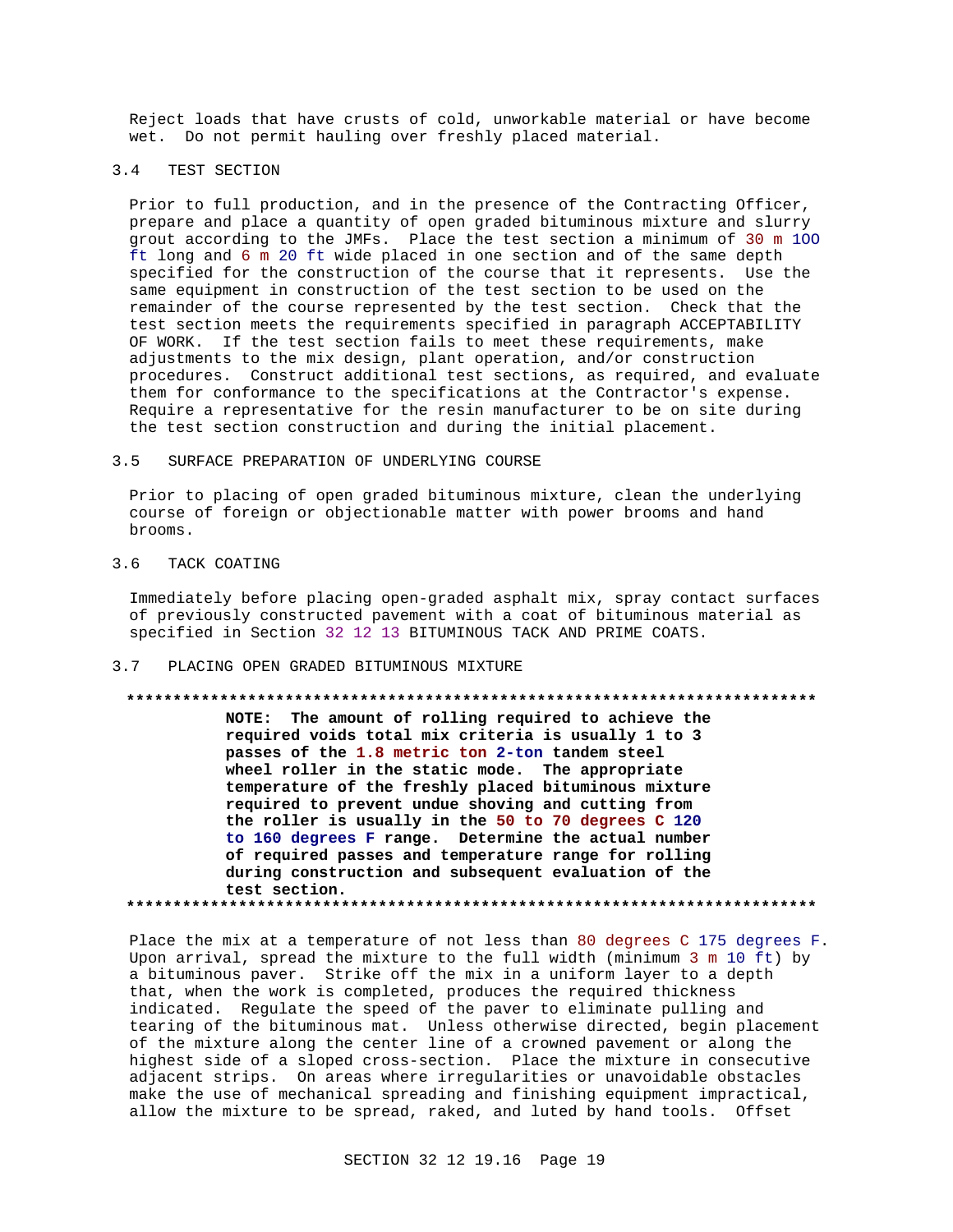the longitudinal joint in the RMP from the longitudinal joint in the underlying asphalt pavement by at least 300 mm 1 ft.

3.7.1 Rollers

Use small (1.8 metric ton 2-ton maximum) tandem steel wheel vibratory rollers to smooth over the surface of freshly placed open graded bituminous mixture. Turn off the vibratory unit during smoothing of the bituminous mixture. Keep rollers in good condition, capable of operating at slow speeds to avoid displacement of the bituminous mixture. Use the number, type, and weight of rollers sufficient to roll the mixture to the voids total mix requirement of 25 to 35 percent while it is still in a workable condition. Do not permit the use of equipment which causes excessive crushing of the aggregate.

3.7.2 Smoothing of Open Graded Bituminous Mixture

Smooth the open graded bituminous mixture with one to three passes of the prescribed roller without vibration. Check that the temperature of the freshly placed open graded bituminous mixture is low enough to prevent excessive shoving or cutting of the mat under the roller.

3.7.3 Protection of Ungrouted Pavement

Protect the ungrouted pavement and its appurtenances from traffic and against contamination from mud, dirt, wind blown debris, waterborne material, or other contamination which could enter the void spaces of the open graded bituminous mixture before grout application. Accomplish protection against contamination by keeping the construction site clean and free of such contaminants and by covering the ungrouted pavement with protective materials when directed by the Contracting Officer. Use protective materials consisting of rolled polyethylene sheeting as described in paragraph WEATHER LIMITATIONS. Allow the sheeting to be mounted on either the paver or a separate movable bridge from which it can be unrolled without dragging over the pavement surface.

#### 3.8 PREPARATION OF SLURRY GROUT

#### **\*\*\*\*\*\*\*\*\*\*\*\*\*\*\*\*\*\*\*\*\*\*\*\*\*\*\*\*\*\*\*\*\*\*\*\*\*\*\*\*\*\*\*\*\*\*\*\*\*\*\*\*\*\*\*\*\*\*\*\*\*\*\*\*\*\*\*\*\*\*\*\*\*\***

**NOTE: Generally, add the cross polymer resin to the grout mixture at the batch plant if the haul distance is less than 20 minutes. If the haul distance is greater than 20 minutes, add the cross polymer resin to the grout mixture at the job site. \*\*\*\*\*\*\*\*\*\*\*\*\*\*\*\*\*\*\*\*\*\*\*\*\*\*\*\*\*\*\*\*\*\*\*\*\*\*\*\*\*\*\*\*\*\*\*\*\*\*\*\*\*\*\*\*\*\*\*\*\*\*\*\*\*\*\*\*\*\*\*\*\*\***

Mix the slurry grout using a batch plant, portable mixer and/or ready-mix truck according to mix proportions stated in the approved JMF. Add the cross-polymer resin to the mixture after other ingredients have been mixed. When using ready-mix trucks for transporting slurry grout, mix the grout mixture at the job site immediately before application for a minimum of 10 minutes. Accomplish mixing by rotating the mixing drum at the maximum allowable revolutions per minute.

#### 3.9 PLACING SLURRY GROUT

Check that the temperature of the bituminous mixture is less than 38 degrees C 100 degrees F before applying grout. Test each batch of slurry grout at the job site immediately before placement and used in the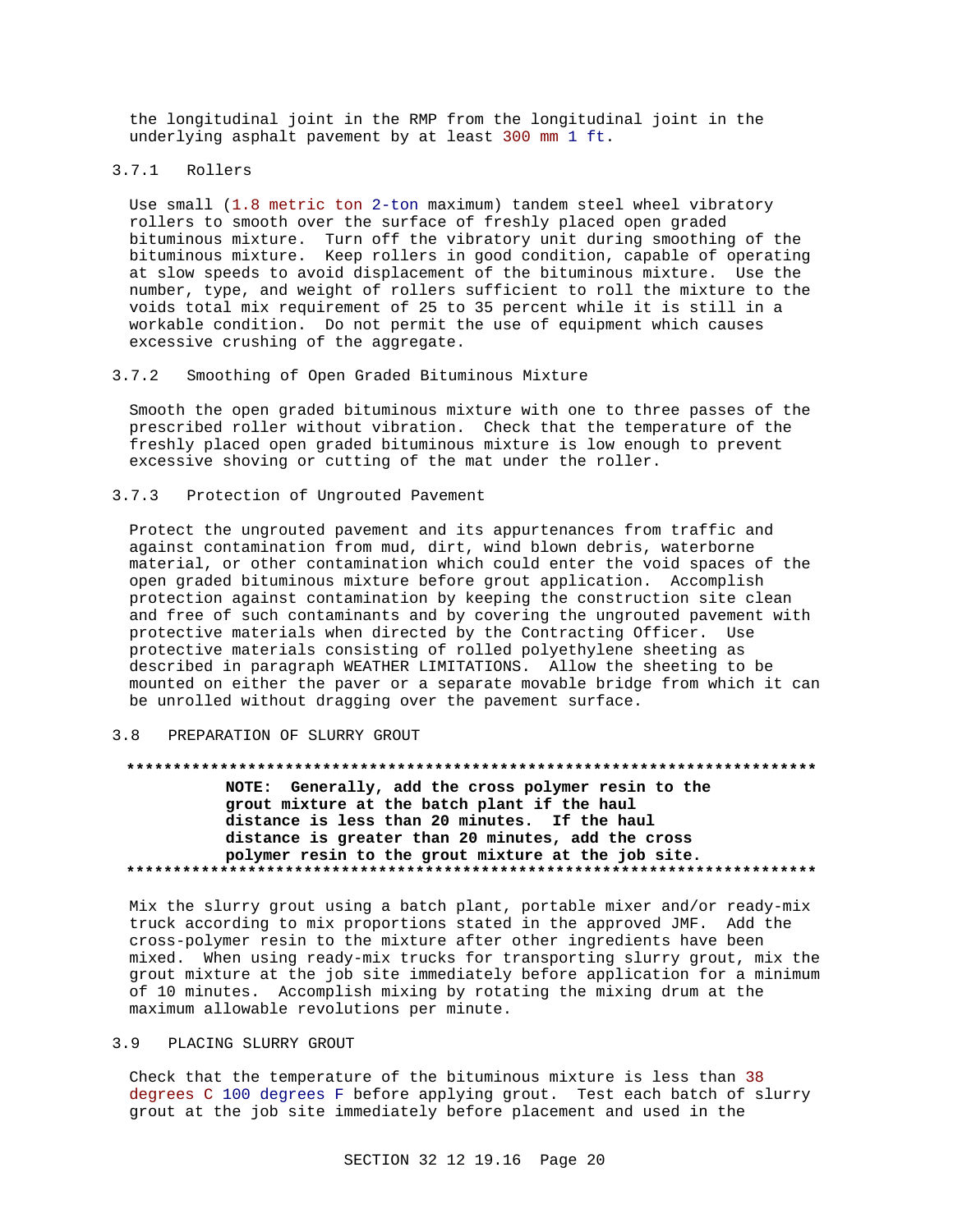finished product only if it meets the requirements specified in paragraph ACCEPTABILITY OF WORK. Spread the slurry grout over the bituminous mixture using a spreader or squeegees. Apply the slurry grout to fill the internal voids of the open graded bituminous mixture. Begin the grouting operation at the lowest side of the sloped cross-section and proceed from the low side to the high side. The practical limit for the surface slope of an RMP section is 2 percent. Pavement slopes up to 5 percent can be constructed, but excess hand work and grout overruns are to be expected at slopes greater than 2 percent. Place the slurry grout in successive paving lanes with a maximum width of 6 m 20 ft. The use of strips of wood lumber or foamed rubber to separate each of the grouting lanes and the RMP from adjacent pavements is optional. Perform the grouting operation in the same direction as used to pave the open graded bituminous mixture. Use the small (1.8 metric ton 2 ton maximum) tandem steel wheel roller (vibratory mode) passing over the grout covered bituminous mixture to promote full penetration of the slurry grout into the void spaces.

#### 3.10 JOINTS

3.10.1 Joints Between Successive Lanes of RMP

Make joints between successive lanes of RMP ensuring a continuous bond between the paving lanes. Ensure RMP joints have the same texture, density, and smoothness as other sections of the course.

3.10.2 Joints Between RMP and Adjacent Pavements

Saw cut the joints between the RMP and surrounding pavement surfaced with Portland cement concrete to the full thickness of the RMP layer and fill them with a joint sealant material approved by the Contracting Officer.

3.11 CURING

Apply the curing compound to the finished pavement surface, by means of a pressurized spraying machine, within 2 hours of the completed slurry grout application. Apply the curing compound uniformly in one or two coats with a total application rate of not more than 10 square m/L 400 square ft/gal.

3.12 PROTECTION OF GROUTED PAVEMENT

Protect the pavement and its appurtenances against both public traffic and traffic caused by the Contractor's employees and agents for a period of 21 days. Repair damage to the pavement occurring prior to final acceptance or replace the pavement at the Contractor's expense. In order to properly protect the pavement against the effects of rain before the pavement is sufficiently hardened have available materials for the protection of the edges and surfaces of the unhardened RMP. Use the protective materials and method of application as described in paragraph WEATHER LIMITATIONS. When rain appears imminent, stop paving operations, and cover the surface of the hardened RMP with protective covering.

#### 3.13 CONTRACTOR QUALITY CONTROL

## 3.13.1 General Quality Control Requirements

Develop a QC Plan for approval. Do not produce hot-mix asphalt for payment until the QC Plan has been approved. Develop the plan addressing elements that affect the quality of the pavement including, but not limited to: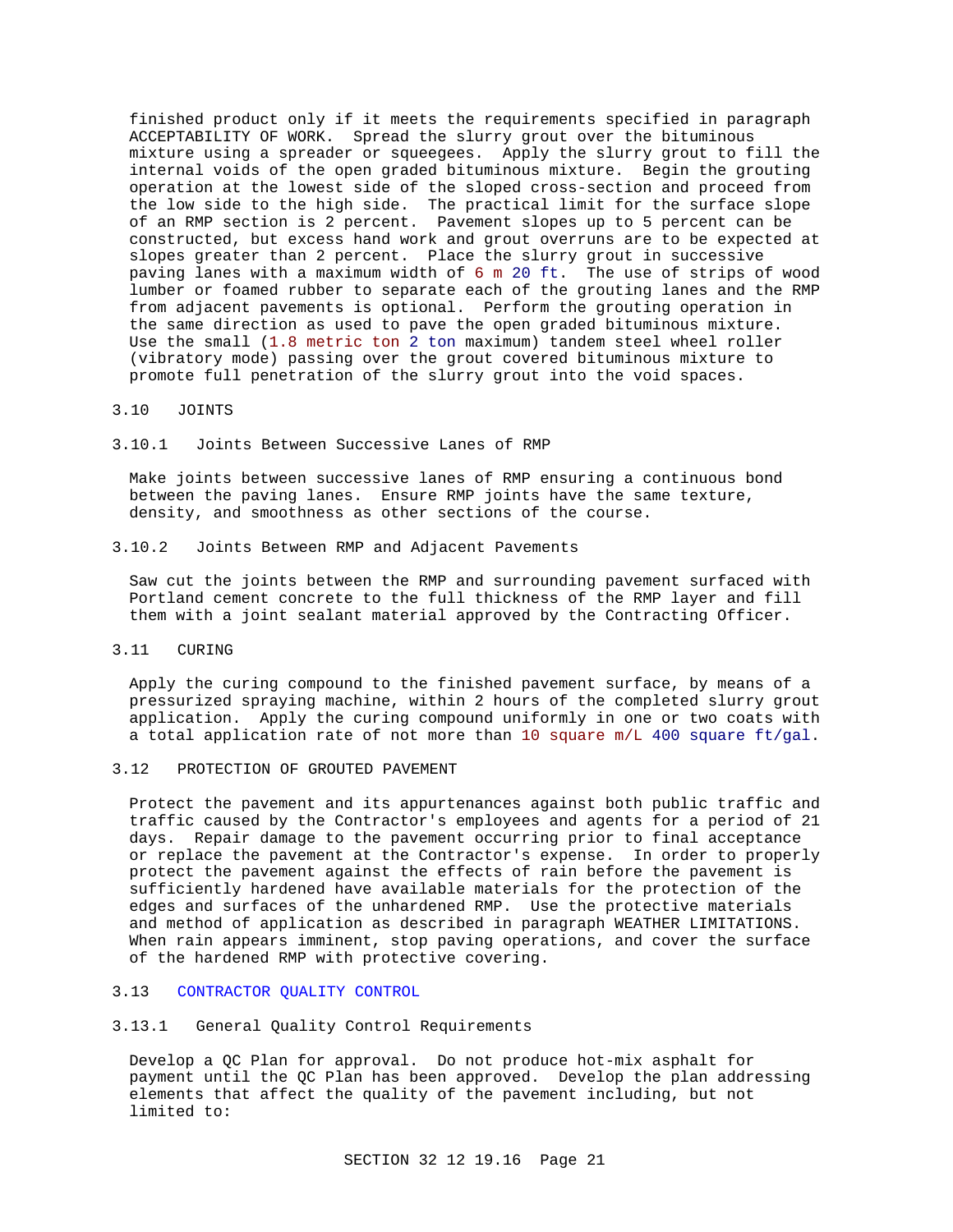- a. Mix Design
- b. Aggregate Grading
- c. Quality of Materials
- d. Stockpile Management
- e. Proportioning
- f. Mixing and Transportation
- g. Mixture Volumetrics
- h. Moisture Content of Mixtures
- i. Placing and Finishing
- j. Joints
- k. Compaction
- l. Surface Smoothness
- 3.13.2 Quality Control Testing

Perform QC tests, applicable to these specifications, as set forth in the QC Program. Include tests for the control of asphalt content, aggregate gradation, temperatures, aggregate moisture, moisture in the asphalt mixture, laboratory air voids, slurry grout viscosity, grade and smoothness in the testing program. Develop a QC Testing Plan as part of the QC Program.

#### 3.13.3 Asphalt Content

Perform a minimum of two tests to determine asphalt content per days production of open-graded asphalt mix, by one of the following methods: the extraction method in accordance with ASTM D2172/D2172M, Method A or B, the ignition method in accordance with the ASTM D6307, or the nuclear method in accordance with ASTM D4125/D4125M, provided the nuclear gauge is calibrated for the specific mix being used. For the extraction method, determine the weight of ash, as described in ASTM D2172/D2172M, as part of the first extraction test performed at the beginning of plant production; and as part of every tenth extraction test performed thereafter, for the duration of plant production. Use the last weight of ash value obtained in the calculation of the asphalt content for the mixture.

## 3.13.4 Gradation

Determine aggregate gradations a minimum of twice per day from mechanical analysis of recovered aggregate in accordance with ASTM D5444. When asphalt content is determined by the nuclear method, determine aggregate gradation from hot bin samples on batch plants, or from the cold feed on drum mix plants. For batch plants, test aggregates in accordance with ASTM C136/C136M using actual batch weights to determine the combined aggregate gradation of the mixture.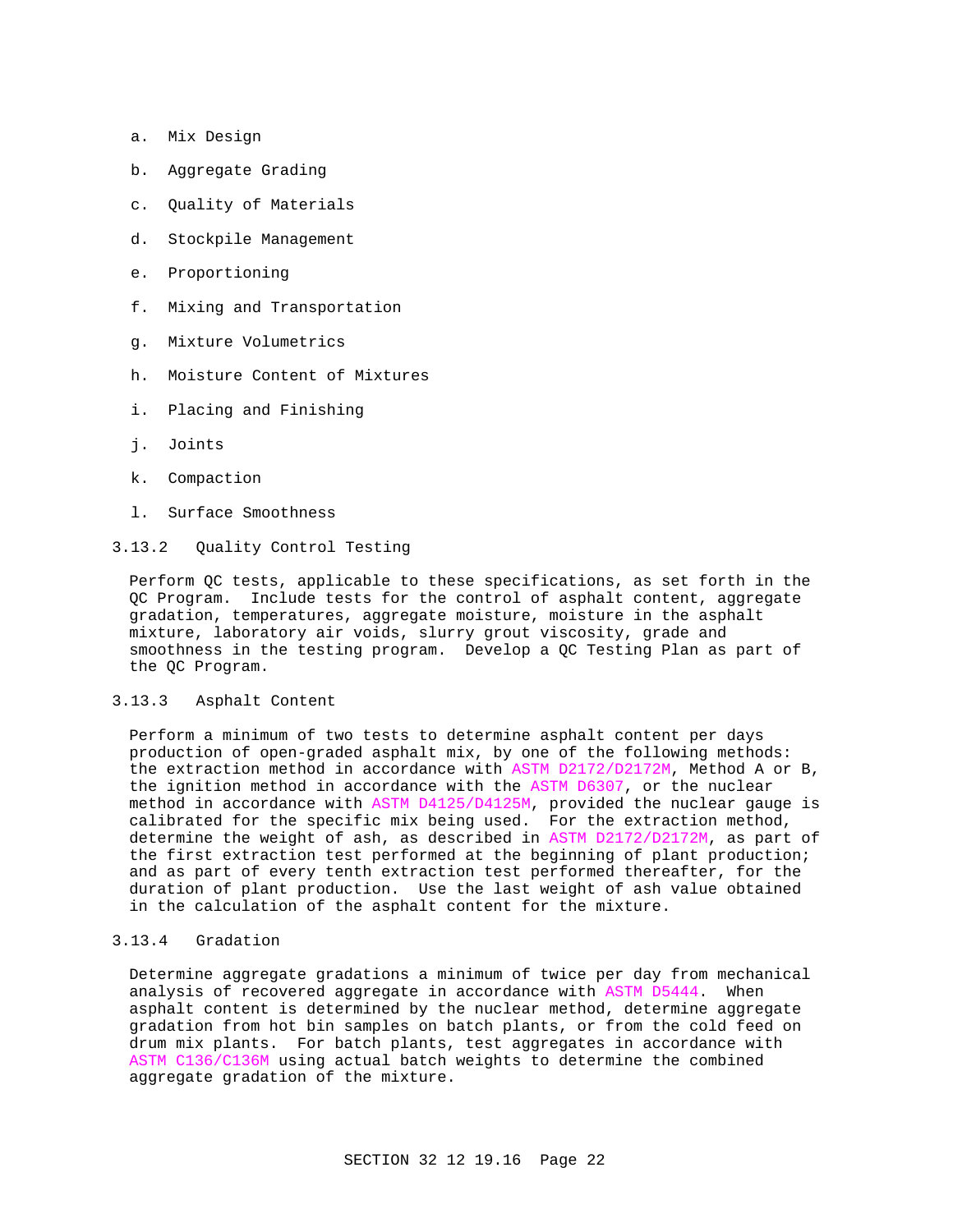#### $3.13.5$ Temperatures

Check temperatures at least four times per day to determine the temperature at the dryer, the asphalt cement in the storage tank, the asphalt mixture at the plant, and the asphalt mixture at the job site.

#### $3.13.6$ Aggregate Moisture

Determine the moisture content of aggregate used for production a minimum of once per day in accordance with ASTM C566.

#### $3.13.7$ Moisture Content of Mixture

Determine the moisture content of the mixture at least once per lot in accordance with ASTM D1461 or an approved alternate procedure.

#### $3.13.8$ Air Voids

Determine voids total mix from random core samples taken from in-place open-graded asphalt mixture. Calculate sample voids as outlined in the JMF criteria. Check that voids are between 25 and 35 percent. Remove and replace material not meeting the void criteria at no additional cost to the Government.

#### $3.13.9$ Grade and Smoothness

#### 

NOTE: Retain requirements for grade for projects having large paved areas where standing water or ponding of water may occur and projects with plan and profile details. Evaluate projects for the possibility of standing water before removing the grade requirements. 

Conduct the checks to ensure the grade and smoothness requirements are met in accordance with paragraph ACCEPTABILITY OF WORK.

#### $3.13.9.1$ Grade

Test the final wearing surface of the pavement for conformance with specified plan grade requirements, before grout is applied. Determine the grade by running lines of levels at intervals of 7 m 25 ft, or less, longitudinally and transversely, to determine the elevation of the completed pavement surface. Within 5 working days, after the completion of a particular area, the Contracting Officer will inform the Contractor in writing, of the results of the grade-conformance tests.

#### $3.13.9.2$ Smoothness

Perform testing in the presence of the Contracting Officer. Notify the Contracting Officer [\_\_\_\_\_] days prior to testing to schedule testing availability. Keep detailed notes of the results of the testing and provide a copy to the Government immediately after each day's testing. Where drawings show required deviations from a plane surface (crowns, drainage inlets, etc.), finish the surface to meet the approval of the Contracting Officer. After the slurry grout has sufficiently cured, but not later than 48 hours after placement, test the surface of the pavement in such a manner as to reveal surface irregularities exceeding the 6 mm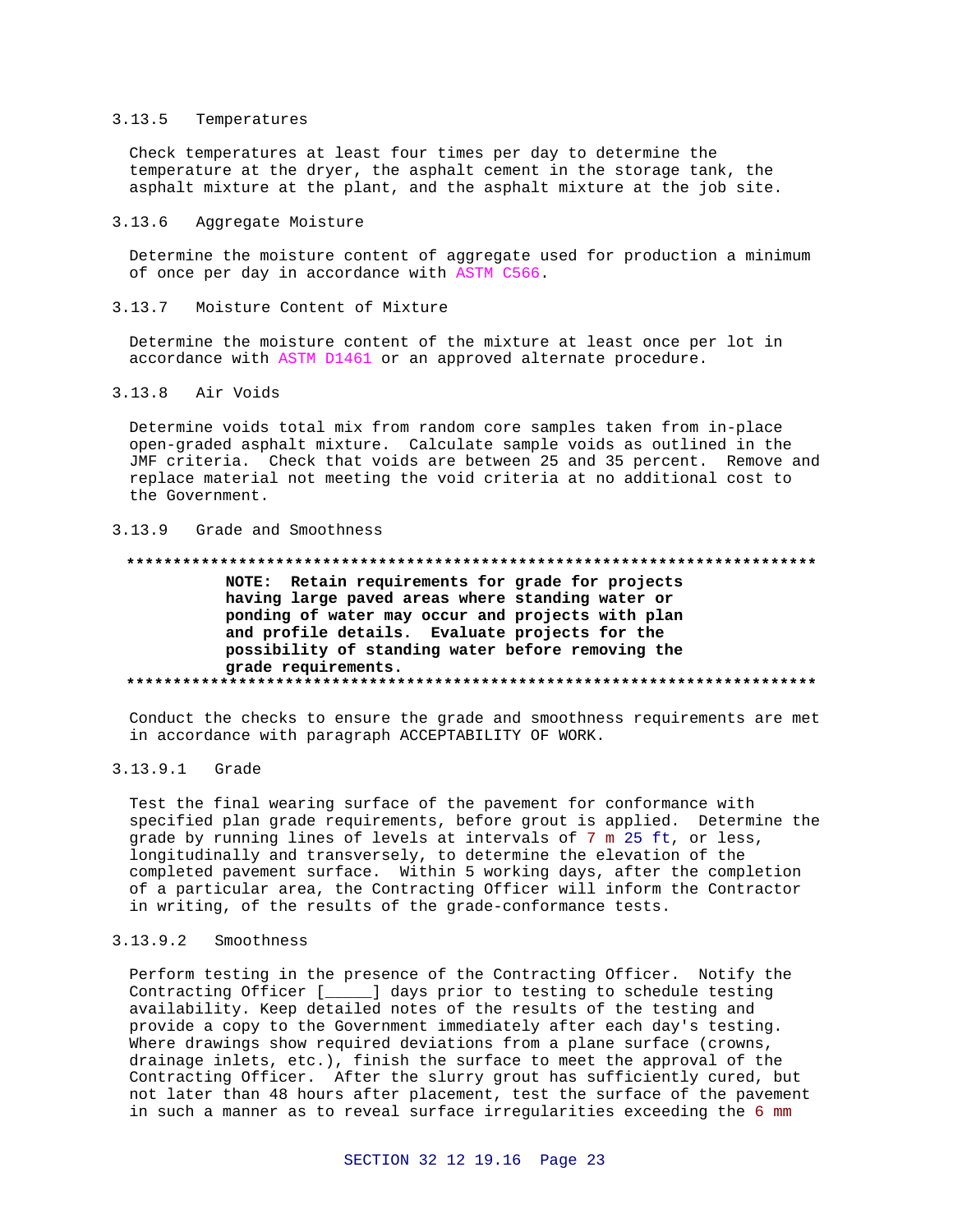1/4 in tolerances. Test the entire area of the pavement in both a longitudinal and a transverse direction on parallel lines. Test transverse lines 8 m 25 ft or less apart. Test longitudinal lines at the centerline of each paving lane for lines less than 6 m 20 ft and at the third points for lanes 6 m 20 ft or greater. Also test other areas having obvious deviations. Test longitudinal lines continuously across joints. Hold the straightedge in contact with the surface and moved ahead one-half the length of the straightedge for each successive measurement. Determine the amount of surface irregularity by placing the freestanding (unleveled) straightedge on the pavement surface and allowing it to rest upon the two highest spots covered by its length and measuring the maximum gap between the straightedge and the pavement surface in the area between these two high points.

## 3.13.10 Job-Mix-Formula

Perform routine testing for acceptability of work by a Corps of Engineers certified commercial laboratory and approved by the Contracting Officer. Perform additional tests required to determine acceptability of non-conforming material at the Contractor's expense. Use a Marsh Flow Cone for testing the viscosity of grout.

- 3.14 ACCEPTABILITY OF WORK
- 3.14.1 General

When a section of pavement fails to meet the specification requirements, remove and replace the section at the Contractor's expense. The Contracting Officer reserves the right to sample and test any area which appears to deviate from the specification requirements.

- 3.14.2 Field Sampling of RMP Materials
- 3.14.2.1 Open Graded Bituminous Mixture

Take samples of open graded bituminous mixture from loaded trucks for every 1000 square m square yds of pavement, but not less than two samples for each day of paving for determining asphalt content, aggregate gradation, and laboratory compacted voids total mix. Compact laboratory specimens of open graded bituminous material in 102 mm 4 in diameter molds to a 51 mm 2 in thickness using 25 blows on one side from a Marshall hand hammer. Compare test results from the sampled open graded bituminous mixture to the approved JMF for acceptance by the Contracting Officer. Apply the tolerances given in Table V for sieve analysis, bitumen content, and temperature to QC test results on the open graded bituminous mixture as discharged from the mixing plant.

| TABLE V<br>JMF TOLERANCES                                  |                          |  |
|------------------------------------------------------------|--------------------------|--|
| Material                                                   | Tolerance, Plus or Minus |  |
| Aggregate passing 4.75 mm No.4 or larger sieves            | 4 percent                |  |
| Aggregate passing 2.36 and 0.60 mm Nos. 8 and 30<br>sieves | 3 percent                |  |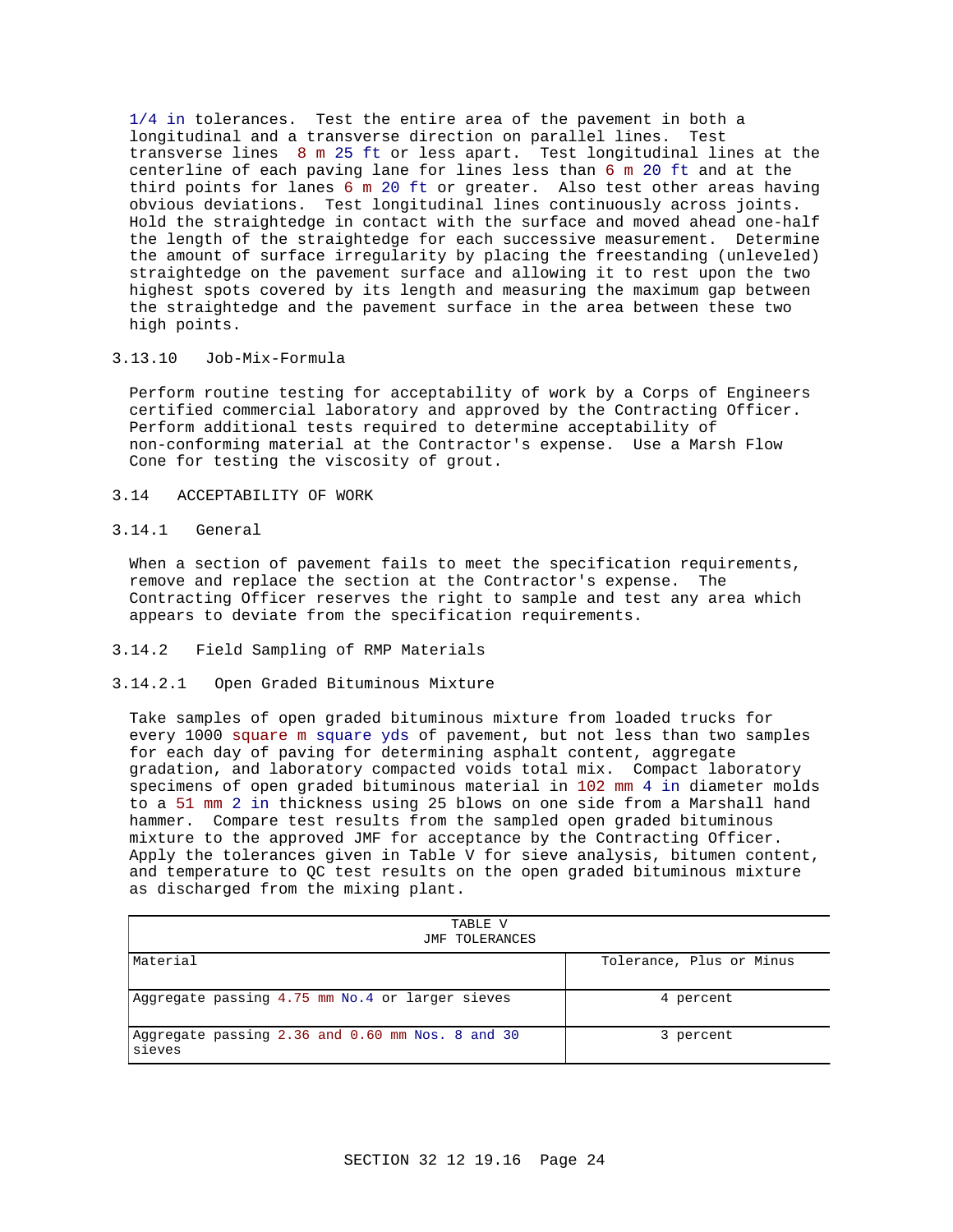| TABLE V<br>JMF TOLERANCES                |                           |
|------------------------------------------|---------------------------|
| Material                                 | Tolerance, Plus or Minus  |
| Aggregate passing 0.075 mm No. 200 sieve | 1 percent                 |
| Bitumen                                  | $0.20$ percent            |
| Temperature of discharge mix             | 10 degrees C 50 degrees F |
| Voids Total Mix                          | 2 percent                 |

#### $3.14.2.2$ Slurry Grout

Test each batch of slurry grout for viscosity at the jobsite after mixing and before application. Reject the batch of slurry grout failing to meet the specified viscosity and remove it from the jobsite. Reject slurry grout with visible amounts of sand settling out of suspension during application and remove from the jobsite.

#### $3.14.2.3$ Core Samples

Take random core samples from the in-place open graded bituminous mixture before and after application of the slurry grout. Take at least two field core samples before grout application and two after grout application for every 1000 square m square yds of finished RMP. Take half of the core samples taken after grout application from joints between successive grouting lanes. Extract field core samples 102 or 152 mm 4 or 6 in diameter and extend the full depth of the RMP surface layer. Test the ungrouted core samples for thickness. Visually inspect the grouted core samples for acceptable grout penetration. Check for acceptable grout penetration as through the full thickness of the RMP layer with a minimum of 90 percent of the visible void spaces filled with slurry grout. After testing, turn over cores to the Contracting Officer. Fill core holes in ungrouted RMP with hot open graded bituminous material and leveled to match the surrounding pavement surface. Fill core holes in grouted RMP within 24 hours from the time of coring with RMP material, low-shrinkage Portland cement concrete material, or other approved patching material.

Thickness, Grade and Surface-Smoothness Requirements  $3.14.3$ 

NOTE: Increase the surface smoothness requirements specified below to 9 to 12 mm 3/8 to 1/2 in for tank trails and non-critical pavements. 

Check that the finished surface of RMP, when tested as specified below, conforms to the thickness and grade specified and to surface smoothness requirements of 6 mm 1/4 in in the longitudinal and transverse direction of testing. In areas where the thickness, grade or smoothness exceeds the tolerance, remove the surface lift to full depth; replace the lift with open graded bituminous mixture to meet specification requirements, at no additional cost to the Government. Allow use of diamond grinding, after grout has cured, to remove high spots to meet grade or smoothness requirements. Do not permit skin patching for correcting low areas or